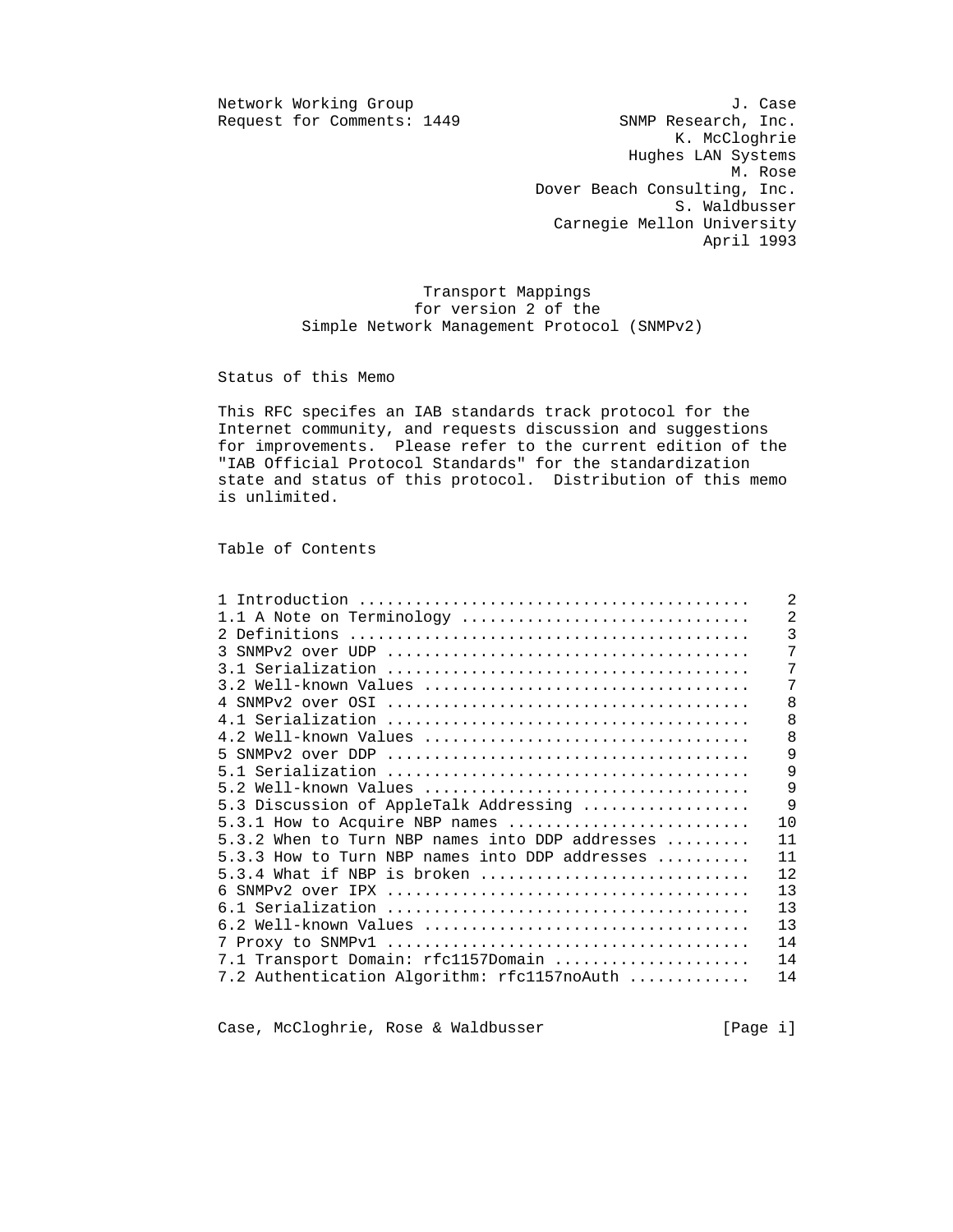| RFC 1449 | Transport Mappings for SNMPv2 |  | April 1993 |
|----------|-------------------------------|--|------------|
|----------|-------------------------------|--|------------|

| 8 Serialization using the Basic Encoding Rules  16 |  |
|----------------------------------------------------|--|
|                                                    |  |
|                                                    |  |
|                                                    |  |
|                                                    |  |
|                                                    |  |
|                                                    |  |
|                                                    |  |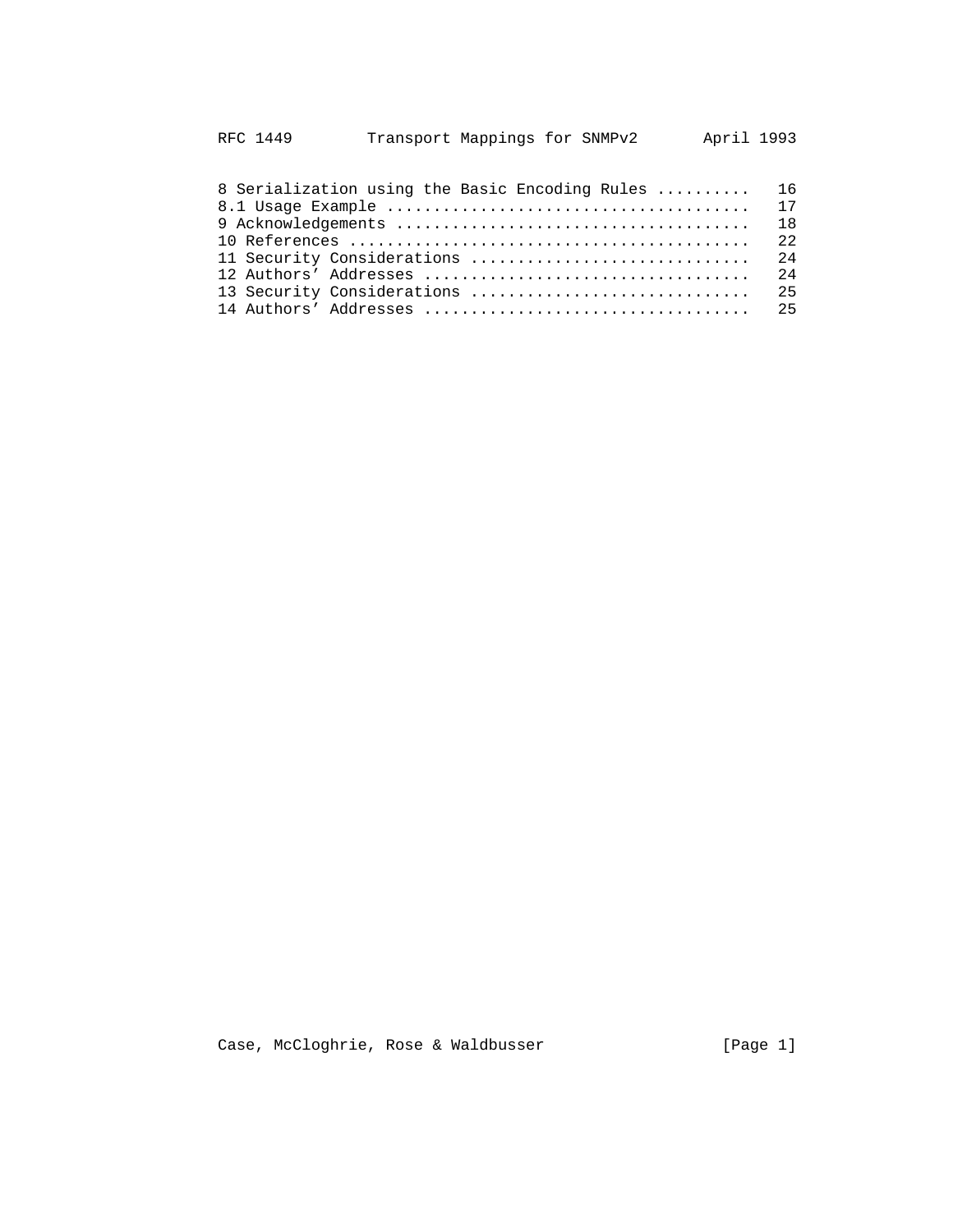1. Introduction

 A network management system contains: several (potentially many) nodes, each with a processing entity, termed an agent, which has access to management instrumentation; at least one management station; and, a management protocol, used to convey management information between the agents and management stations. Operations of the protocol are carried out under an administrative framework which defines both authentication and authorization policies.

 Network management stations execute management applications which monitor and control network elements. Network elements are devices such as hosts, routers, terminal servers, etc., which are monitored and controlled through access to their management information.

 The management protocol, version 2 of the Simple Network Management Protocol [1], may be used over a variety of protocol suites. It is the purpose of this document to define how the SNMPv2 maps onto an initial set of transport domains. Other mappings may be defined in the future.

 Although several mappings are defined, the mapping onto UDP is the preferred mapping. As such, to provide for the greatest level of interoperability, systems which choose to deploy other mappings should also provide for proxy service to the UDP mapping.

## 1.1. A Note on Terminology

 For the purpose of exposition, the original Internet-standard Network Management Framework, as described in RFCs 1155, 1157, and 1212, is termed the SNMP version 1 framework (SNMPv1). The current framework is termed the SNMP version 2 framework (SNMPv2).

Case, McCloghrie, Rose & Waldbusser (Page 2)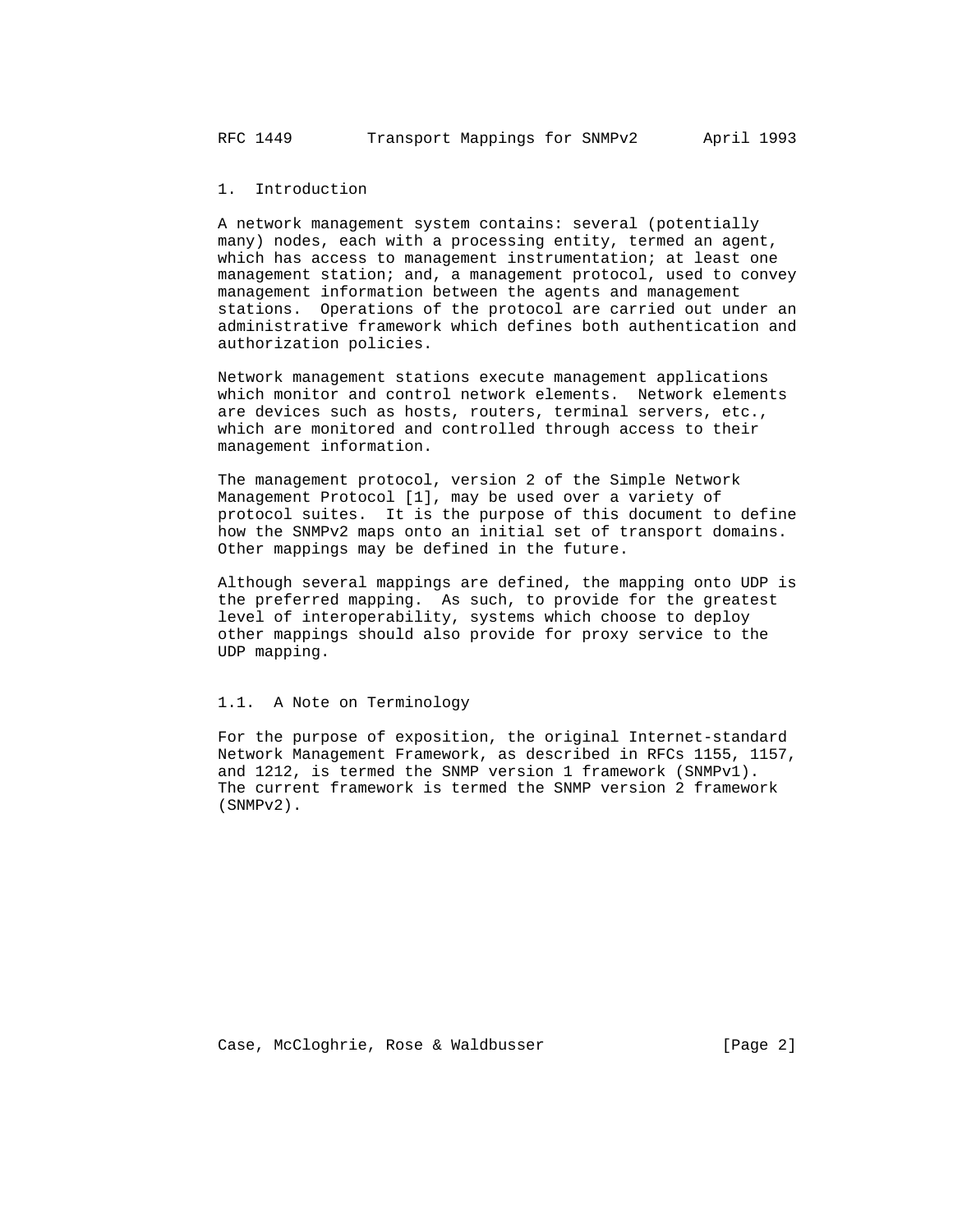```
 RFC 1449 Transport Mappings for SNMPv2 April 1993
         2. Definitions
         SNMPv2-TM DEFINITIONS ::= BEGIN
         IMPORTS
            snmpDomains, snmpProxys
               FROM SNMPv2-SMI
            TEXTUAL-CONVENTION
              FROM SNMPv2-TC;
         -- SNMPv2 over UDP
         snmpUDPDomain OBJECT IDENTIFIER ::= { snmpDomains 1 }
         -- for a SnmpUDPAddress of length 6:
        - -- octets contents encoding
 -- 1-4 IP-address network-byte order
 -- 5-6 UDP-port network-byte order
 --
         SnmpUDPAddress ::= TEXTUAL-CONVENTION
            DISPLAY-HINT "1d.1d.1d.1d/2d"
             STATUS current
            DESCRIPTION
                    "Represents a UDP address."
            SYNTAX OCTET STRING (SIZE (6))
```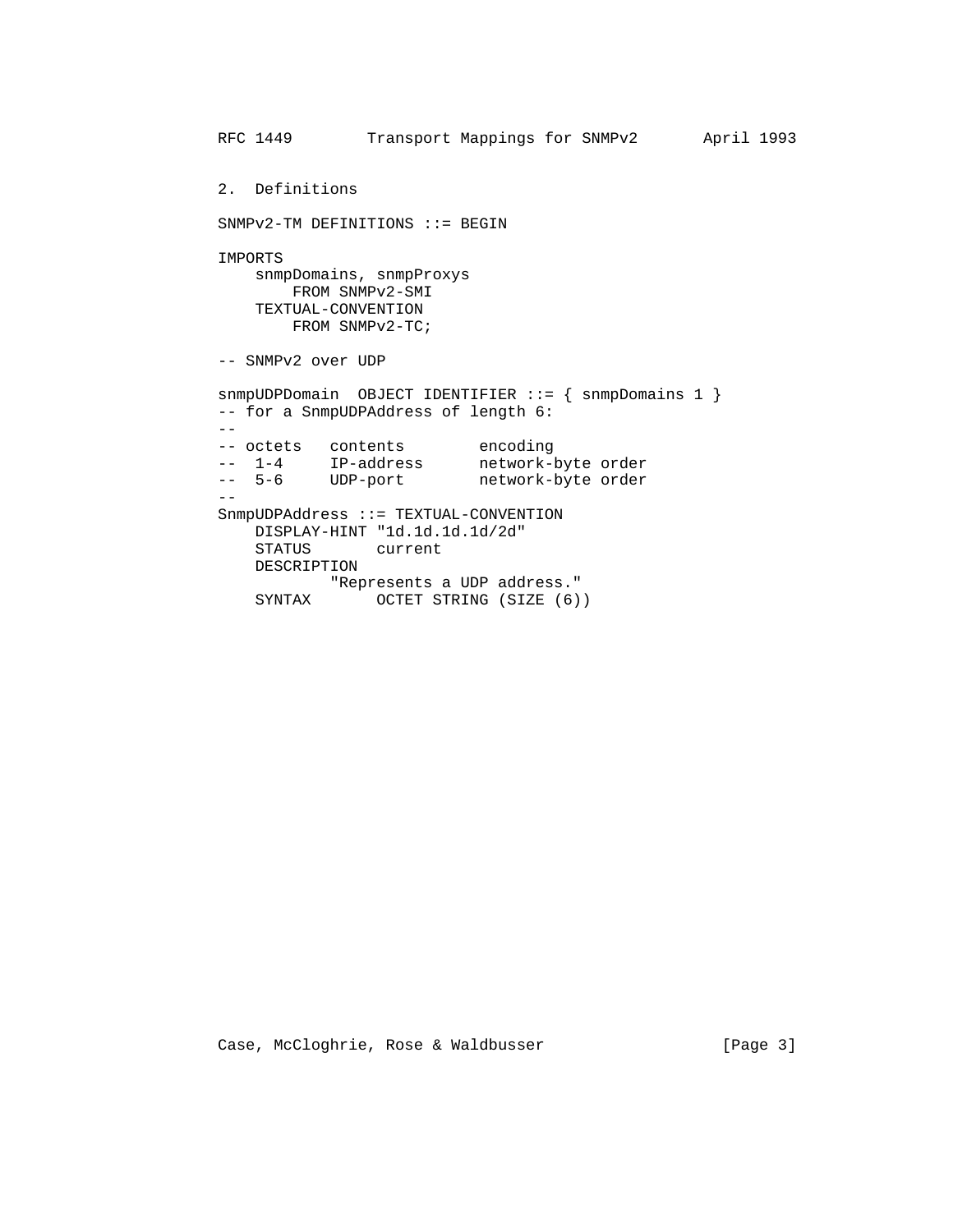```
 RFC 1449 Transport Mappings for SNMPv2 April 1993
          -- SNMPv2 over OSI
          snmpCLNSDomain OBJECT IDENTIFIER ::= { snmpDomains 2 }
         snmpCONSDomain OBJECT IDENTIFIER ::= { snmpDomains 3 }
          -- for a SnmpOSIAddress of length m:
          --
-- octets contents encoding
 -- 1 length of NSAP "n" as an unsigned-integer
          -- (either 0 or from 3 to 20)
                                      concrete binary representation
         -- 2..(n+1) NSAP concrete binary representat:<br>-- (n+2)..m TSEL string of (up to 64) octets
 --
          SnmpOSIAddress ::= TEXTUAL-CONVENTION
            DISPLAY-HINT "*1x:/1x:"<br>STATUS current
                        current
             DESCRIPTION
                     "Represents an OSI transport-address."
            SYNTAX OCTET STRING (SIZE (1 | 4..85))
```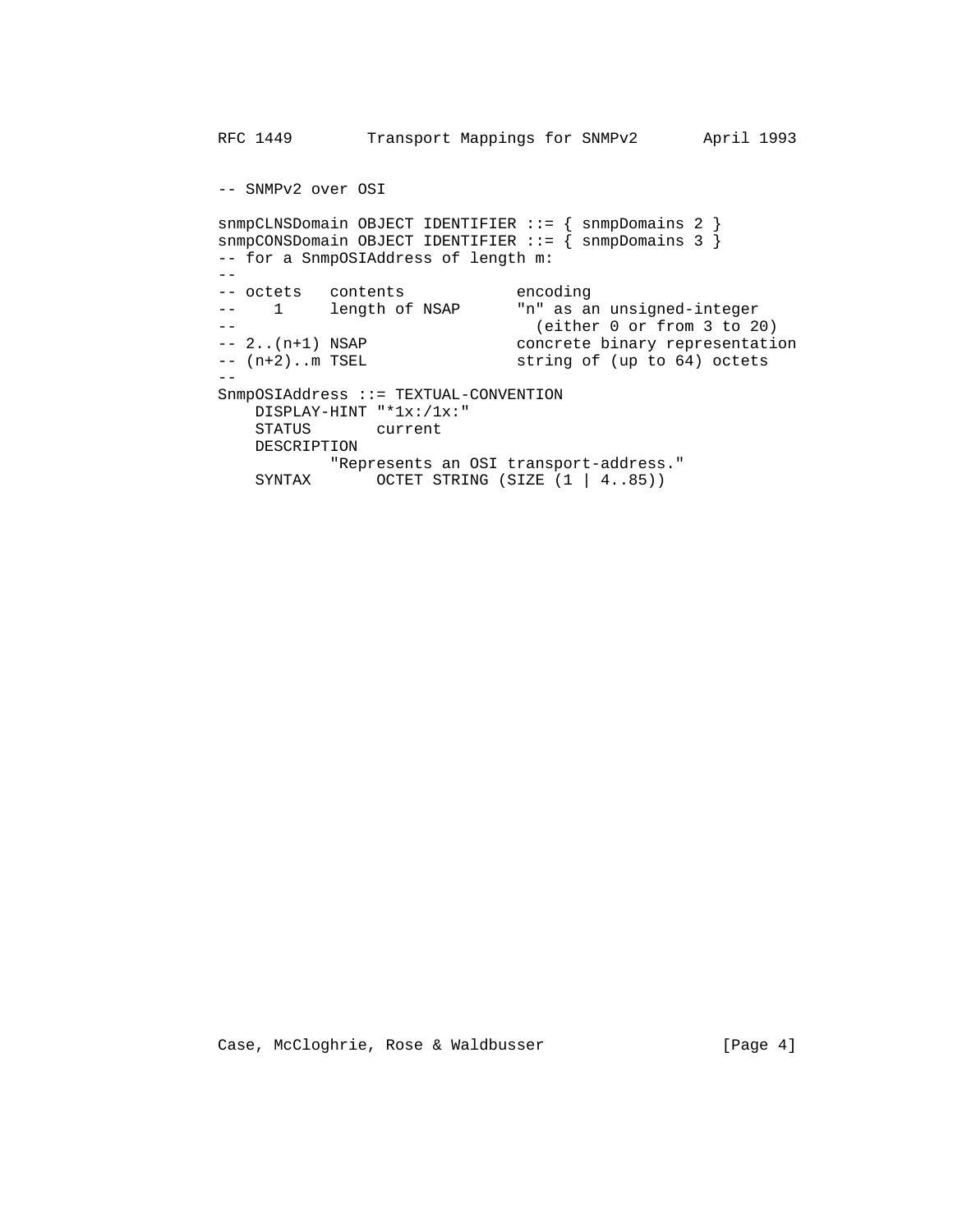```
 RFC 1449 Transport Mappings for SNMPv2 April 1993
         -- SNMPv2 over DDP
         snmpDDPDomain OBJECT IDENTIFIER ::= { snmpDomains 4 }
         -- for a SnmpNBPAddress of length m:
         --
        -- octets contents encoding<br>
1 least of chiest "n" as a
        -- 1 length of object "n" as an unsigned integer
 -- 2..(n+1) object string of (up to 32) octets
 -- n+2 length of type "p" as an unsigned integer
 -- (n+3)..(n+2+p) type string of (up to 32) octets
 -- n+3+p length of zone "q" as an unsigned integer
 -- (n+4+p)..m zone string of (up to 32) octets
 --
         -- for comparison purposes, strings are case-insensitive
        - -- all strings may contain any octet other than 255 (hex ff)
 --
         SnmpNBPAddress ::= TEXTUAL-CONVENTION
            STATUS current
            DESCRIPTION
                   "Represents an NBP name."
           SYNTAX OCTET STRING (SIZE (3..99))
         -- SNMPv2 over IPX
         snmpIPXDomain OBJECT IDENTIFIER ::= { snmpDomains 5 }
         -- for a SnmpIPXAddress of length 12:
        - -- octets contents encoding
         -- 1-4 network-number network-byte order
 -- 5-10 physical-address network-byte order
-- 11-12 socket-number metwork-byte order
 --
         SnmpIPXAddress ::= TEXTUAL-CONVENTION
            DISPLAY-HINT "4x.1x:1x:1x:1x:1x:1x.2d"
            STATUS current
            DESCRIPTION
                 "Represents an IPX address."
           SYNTAX OCTET STRING (SIZE (12))
```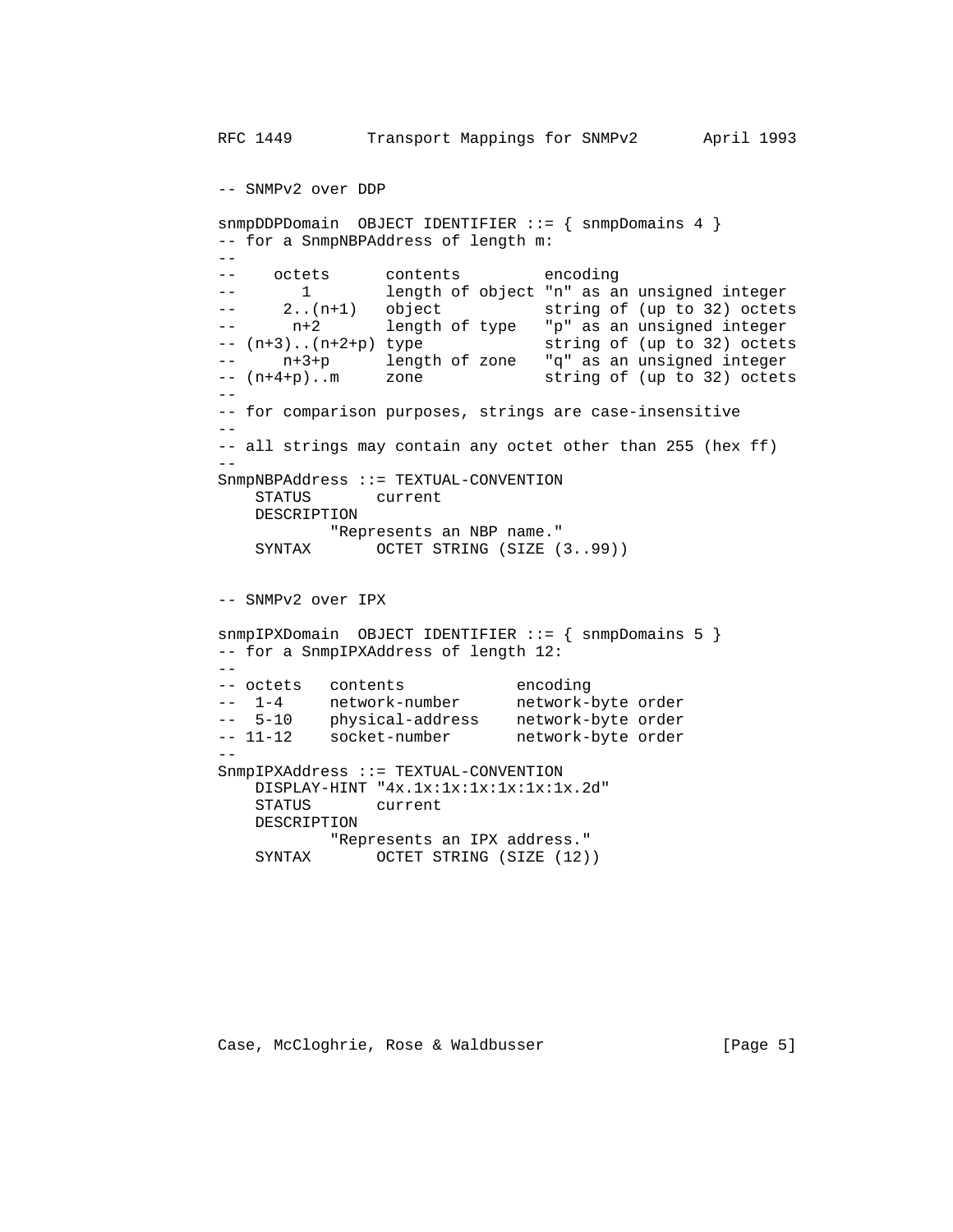RFC 1449 Transport Mappings for SNMPv2 April 1993 -- for proxy to community-based SNMPv1 (RFC 1157) rfc1157Proxy OBJECT IDENTIFIER ::= { snmpProxys 1 } -- uses SnmpUDPAddress rfc1157Domain OBJECT IDENTIFIER ::= { rfc1157Proxy 1 } -- the community-based noAuth  $rfc1157$ noAuth OBJECT IDENTIFIER ::= {  $rfc1157$ Proxy 2 }

END

Case, McCloghrie, Rose & Waldbusser [Page 6]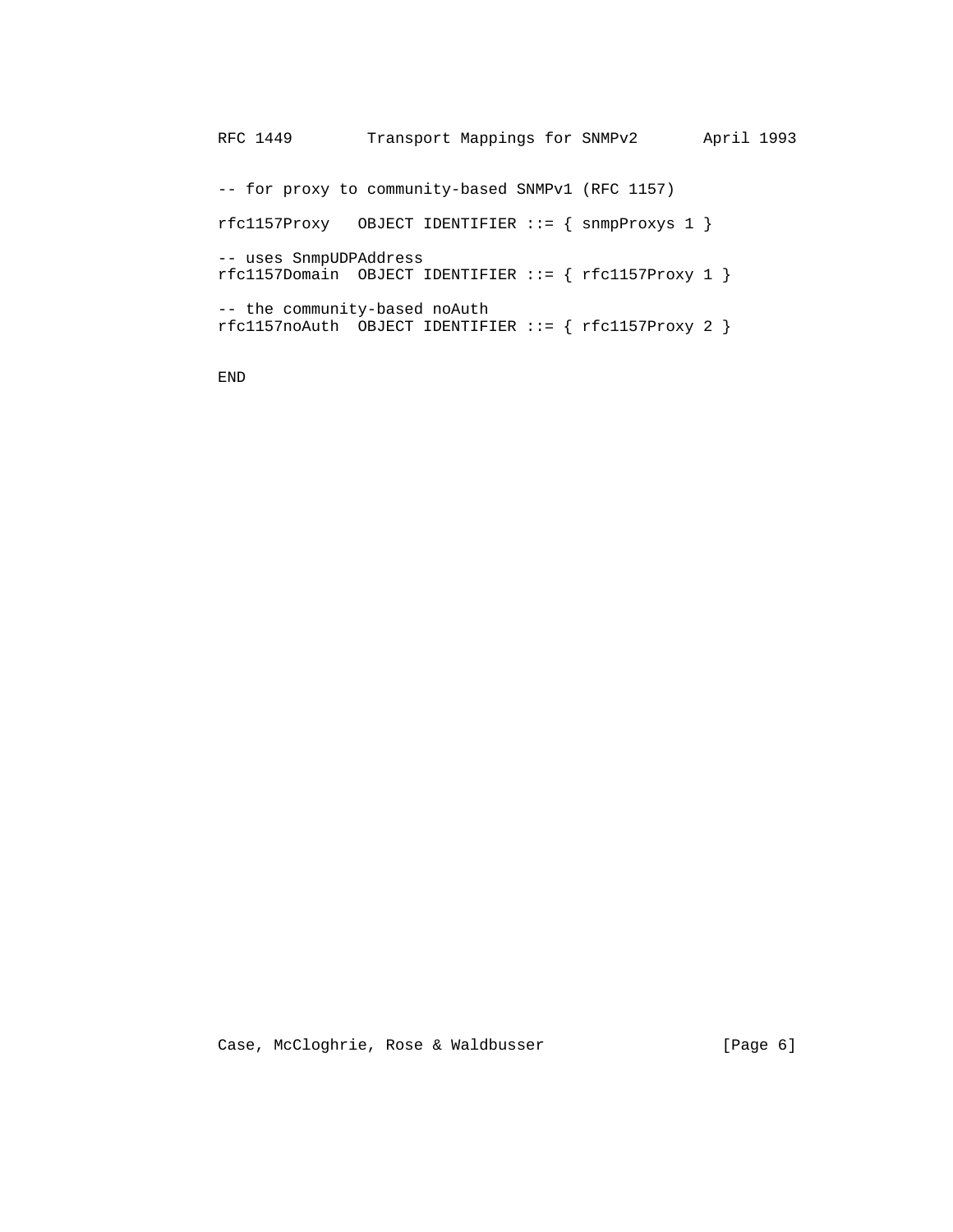3. SNMPv2 over UDP

This is the preferred transport mapping.

## 3.1. Serialization

 Each instance of a message is serialized onto a single UDP[2] datagram, using the algorithm specified in Section 8.

# 3.2. Well-known Values

 Although the partyTable gives transport addressing information for an SNMPv2 party, it is suggested that administrators configure their SNMPv2 entities acting in an agent role to listen on UDP port 161. Further, it is suggested that notification sinks be configured to listen on UDP port 162.

 The partyTable also lists the maximum message size which a SNMPv2 party is willing to accept. This value must be at least 484 octets. Implementation of larger values is encouraged whenever possible.

Case, McCloghrie, Rose & Waldbusser [Page 7]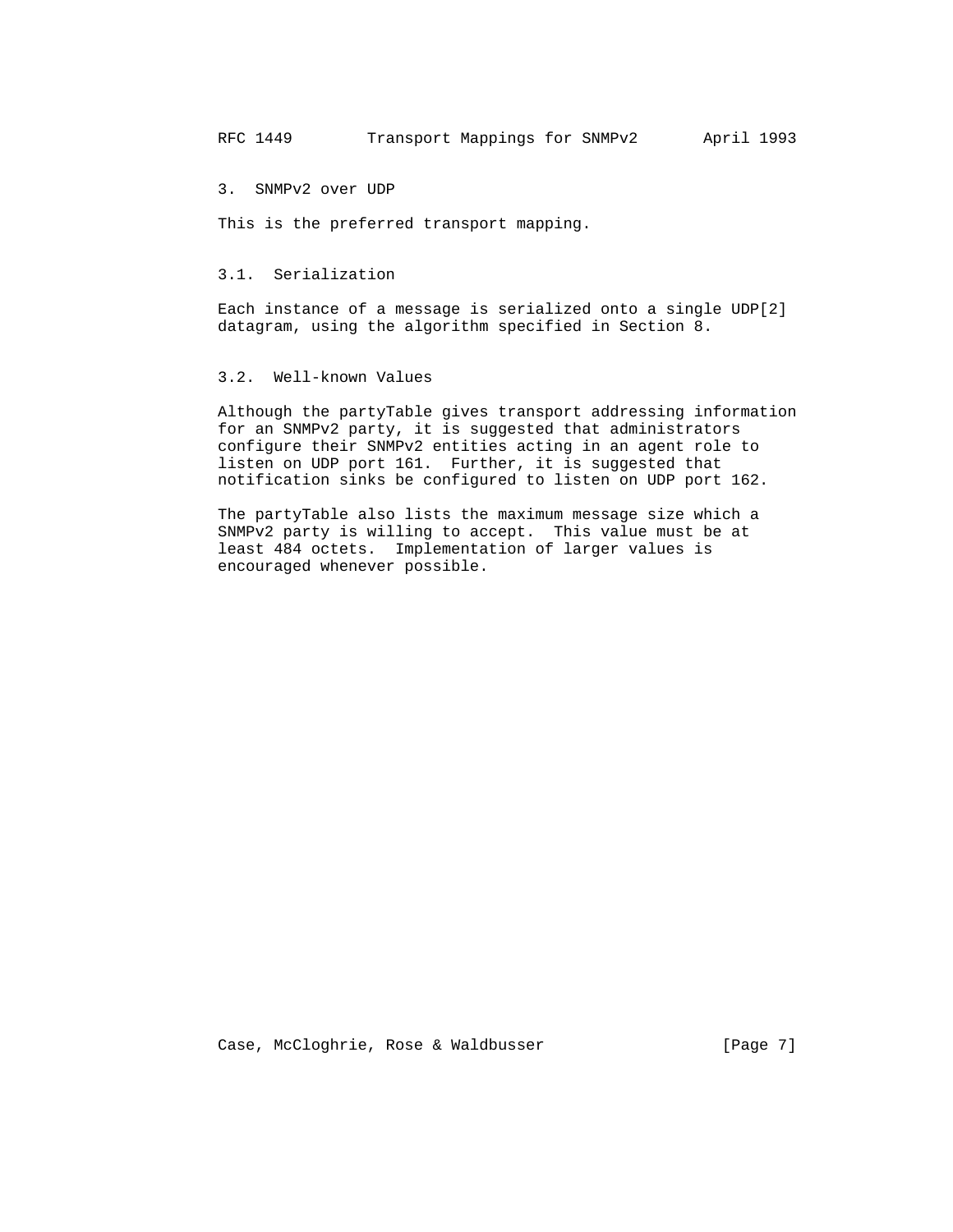4. SNMPv2 over OSI

This is an optional transport mapping.

## 4.1. Serialization

 Each instance of a message is serialized onto a single TSDU [3,4] for the OSI Connectionless-mode Transport Service (CLTS), using the algorithm specified in Section 8.

## 4.2. Well-known Values

 Although the partyTable gives transport addressing information for an SNMPv2 party, it is suggested that administrators configure their SNMPv2 entities acting in an agent role to listen on transport selector "snmp-l" (which consists of six ASCII characters), when using a CL-mode network service to realize the CLTS. Further, it is suggested that notification sinks be configured to listen on transport selector "snmpt-l" (which consists of seven ASCII characters) when using a CL mode network service to realize the CLTS. Similarly, when using a CO-mode network service to realize the CLTS, the suggested transport selectors are "snmp-o" and "snmpt-o", for agent and notification sink, respectively.

 The partyTable also lists the maximum message size which a SNMPv2 party is willing to accept. This value must be at least 484 octets. Implementation of larger values is encouraged whenever possible.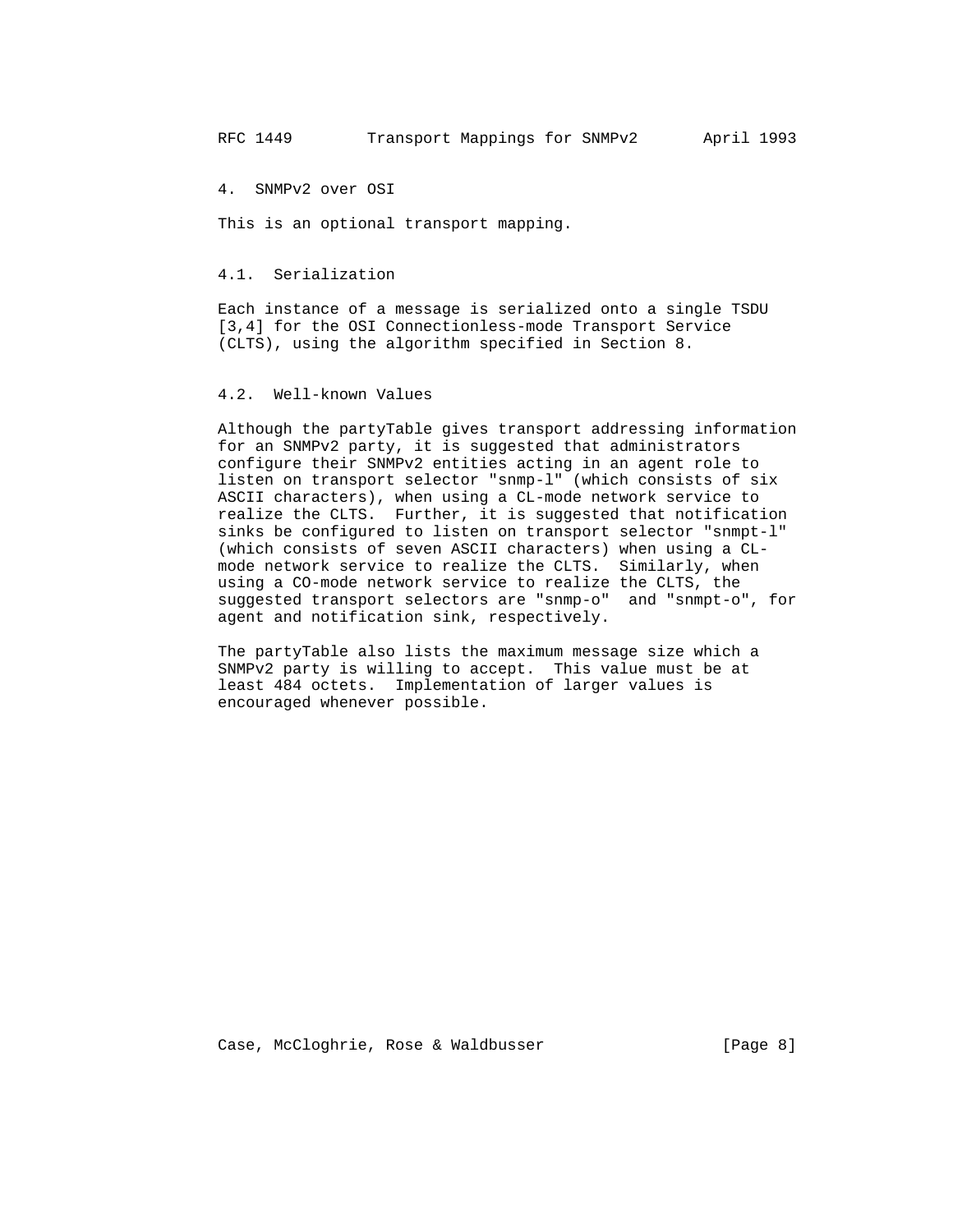5. SNMPv2 over DDP

This is an optional transport mapping.

#### 5.1. Serialization

 Each instance of a message is serialized onto a single DDP datagram [5], using the algorithm specified in Section 8.

## 5.2. Well-known Values

 SNMPv2 messages are sent using DDP protocol type 8. SNMPv2 entities acting in an agent role listens on DDP socket number 8, whilst notification sinks listen on DDP socket number 9.

 Although the partyTable gives transport addressing information for an SNMPv2 party, administrators must configure their SNMPv2 entities acting in an agent role to use NBP type "SNMP Agent" (which consists of ten ASCII characters), whilst notification sinks must be configured to use NBP type "SNMP Trap Handler" (which consists of seventeen ASCII characters).

 The NBP name for agents and notification sinks should be stable - NBP names should not change any more often than the IP address of a typical TCP/IP node. It is suggested that the NBP name be stored in some form of stable storage.

 The partyTable also lists the maximum message size which a SNMPv2 party is willing to accept. This value must be at least 484 octets. Implementation of larger values is encouraged whenever possible.

#### 5.3. Discussion of AppleTalk Addressing

 The AppleTalk protocol suite has certain features not manifest in the TCP/IP suite. AppleTalk's naming strategy and the dynamic nature of address assignment can cause problems for SNMPv2 entities that wish to manage AppleTalk networks. TCP/IP nodes have an associated IP address which distinguishes each from the other. In contrast, AppleTalk nodes generally have no such characteristic. The network-level address, while often relatively stable, can change at every reboot (or more

Case, McCloghrie, Rose & Waldbusser (Page 9]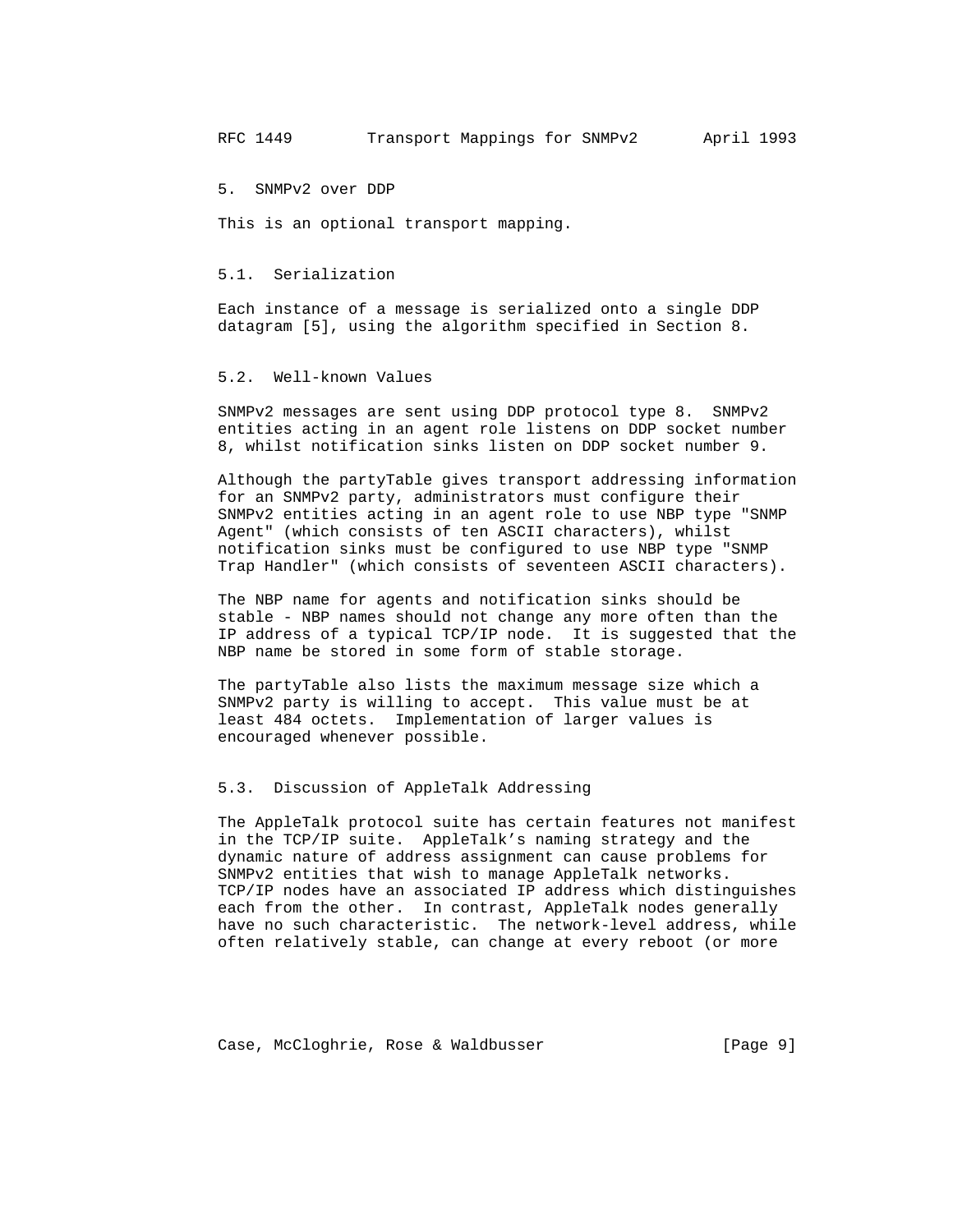frequently).

 Thus, when SNMPv2 is mapped over DDP, nodes are identified by a "name", rather than by an "address". Hence, all AppleTalk nodes that implement this mapping are required to respond to NBP lookups and confirms (e.g., implement the NBP protocol stub), which guarantees that a mapping from NBP name to DDP address will be possible.

 In determining the SNMP identity to register for an SNMPv2 entity, it is suggested that the SNMP identity be a name which is associated with other network services offered by the machine.

 NBP lookups, which are used to map NBP names into DDP addresses, can cause large amounts of network traffic as well as consume CPU resources. It is also the case that the ability to perform an NBP lookup is sensitive to certain network disruptions (such as zone table inconsistencies) which would not prevent direct AppleTalk communications between two SNMPv2 entities.

 Thus, it is recommended that NBP lookups be used infrequently, primarily to create a cache of name-to-address mappings. These cached mappings should then be used for any further SNMP traffic. It is recommended that SNMPv2 entities acting in a manager role should maintain this cache between reboots. This caching can help minimize network traffic, reduce CPU load on the network, and allow for (some amount of) network trouble shooting when the basic name-to-address translation mechanism is broken.

#### 5.3.1. How to Acquire NBP names

 An SNMPv2 entity acting in a manager role may have a pre configured list of names of "known" SNMPv2 entities acting in an agent role. Similarly, an SNMPv2 entity acting in a manager role might interact with an operator. Finally, an SNMPv2 entity acting in a manager role might communicate with all SNMPv2 entities acting in an agent role in a set of zones or networks.

Case, McCloghrie, Rose & Waldbusser [Page 10]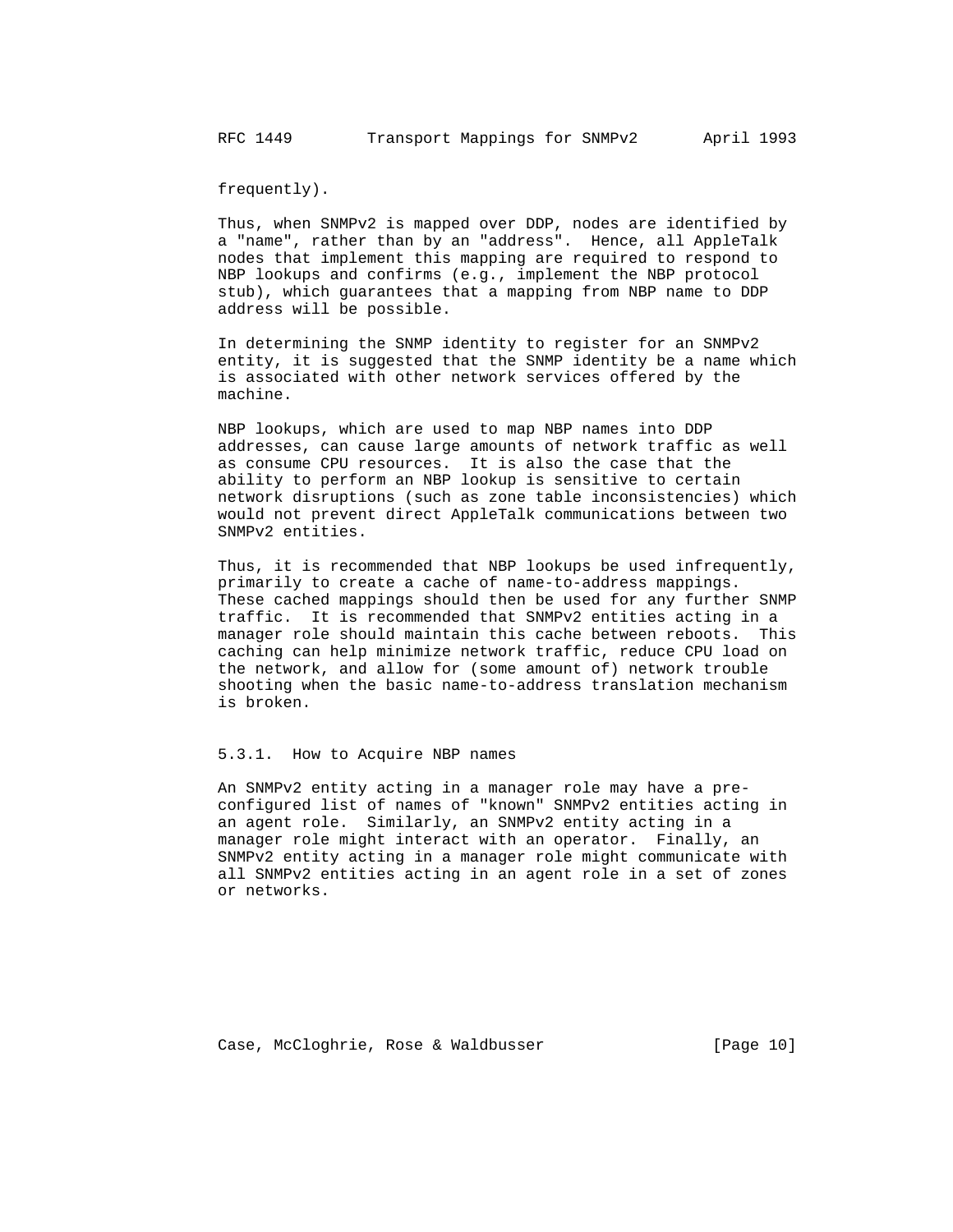5.3.2. When to Turn NBP names into DDP addresses

 When an SNMPv2 entity uses a cache entry to address an SNMP packet, it should attempt to confirm the validity mapping, if the mapping hasn't been confirmed within the last T1 seconds. This cache entry lifetime, T1, has a minimum, default value of 60 seconds, and should be configurable.

 An SNMPv2 entity acting in a manager role may decide to prime its cache of names prior to actually communicating with another SNMPv2 entity. In general, it is expected that such an entity may want to keep certain mappings "more current" than other mappings, e.g., those nodes which represent the network infrastructure (e.g., routers) may be deemed "more important".

 Note that an SNMPv2 entity acting in a manager role should not prime its entire cache upon initialization - rather, it should attempt resolutions over an extended period of time (perhaps in some pre-determined or configured priority order). Each of these resolutions might, in fact, be a wildcard lookup in a given zone.

 An SNMPv2 entity acting in an agent role must never prime its cache. Such an entity should do NBP lookups (or confirms) only when it needs to send an SNMP trap. When generating a response, such an entity does not need to confirm a cache entry.

#### 5.3.3. How to Turn NBP names into DDP addresses

 If the only piece of information available is the NBP name, then an NBP lookup should be performed to turn that name into a DDP address. However, if there is a piece of stale information, it can be used as a hint to perform an NBP confirm (which sends a unicast to the network address which is presumed to be the target of the name lookup) to see if the stale information is, in fact, still valid.

 An NBP name to DDP address mapping can also be confirmed implicitly using only SNMP transactions. For example, an SNMPv2 entity acting in a manager role issuing a retrieval operation could also retrieve the relevant objects from the NBP group [6] for the SNMPv2 entity acting in an agent role.

Case, McCloghrie, Rose & Waldbusser [Page 11]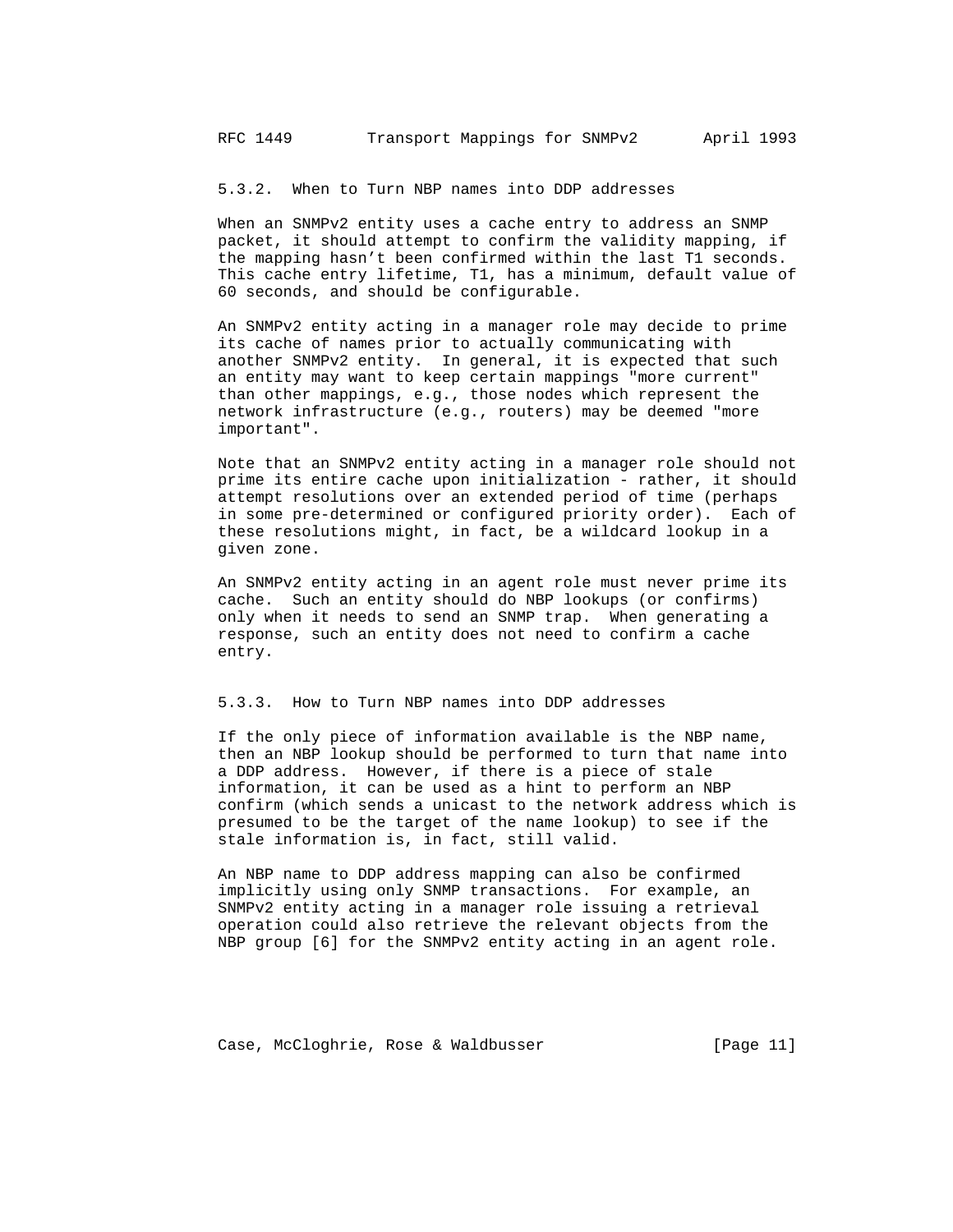This information can then be correlated with the source DDP address of the response.

# 5.3.4. What if NBP is broken

 Under some circumstances, there may be connectivity between two SNMPv2 entities, but the NBP mapping machinery may be broken, e.g.,

- o the NBP FwdReq (forward NBP lookup onto local attached network) mechanism might be broken at a router on the other entity's network; or,
- o the NBP BrRq (NBP broadcast request) mechanism might be broken at a router on the entity's own network; or,
- o NBP might be broken on the other entity's node.

 An SNMPv2 entity acting in a manager role which is dedicated to AppleTalk management might choose to alleviate some of these failures by directly implementing the router portion of NBP. For example, such an entity might already know all the zones on the AppleTalk internet and the networks on which each zone appears. Given an NBP lookup which fails, the entity could send an NBP FwdReq to the network in which the agent was last located. If that failed, the station could then send an NBP LkUp (NBP lookup packet) as a directed (DDP) multicast to each network number on that network. Of the above (single) failures, this combined approach will solve the case where either the local router's BrRq-to-FwdReq mechanism is broken or the remote router's FwdReq-to-LkUp mechanism is broken.

Case, McCloghrie, Rose & Waldbusser (Page 12)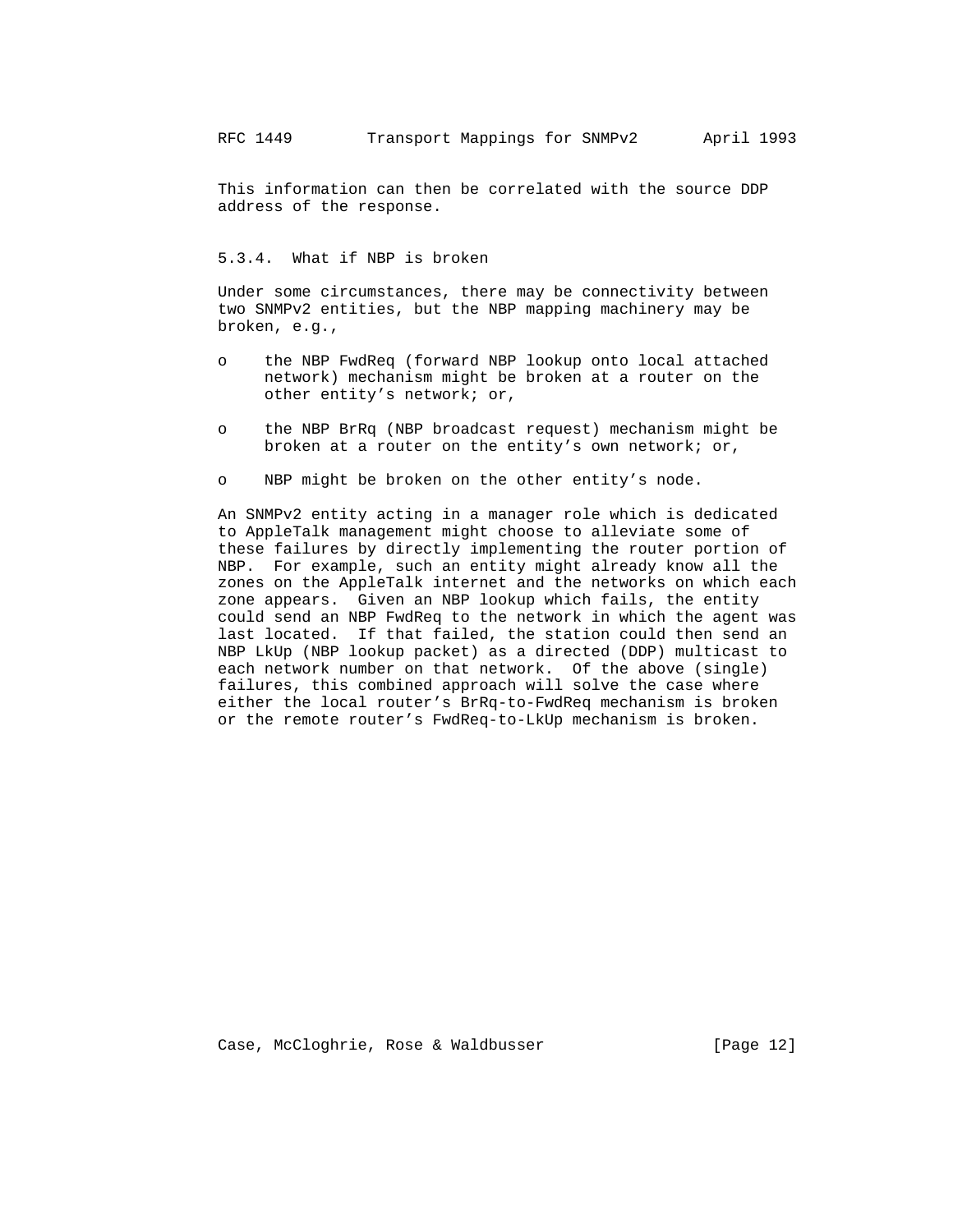6. SNMPv2 over IPX

This is an optional transport mapping.

### 6.1. Serialization

 Each instance of a message is serialized onto a single IPX datagram [7], using the algorithm specified in Section 8.

## 6.2. Well-known Values

 SNMPv2 messages are sent using IPX packet type 4 (i.e., Packet Exchange Packet).

 Although the partyTable gives transport addressing information for an SNMPv2 party, it is suggested that administrators configure their SNMPv2 entities acting in an agent role to listen on IPX socket 36879 (900f hexadecimal). Further, it is suggested that notification sinks be configured to listen on IPX socket 36880 (9010 hexadecimal)

 The partyTable also lists the maximum message size which a SNMPv2 party is willing to accept. This value must be at least 546 octets. Implementation of larger values is encouraged whenever possible.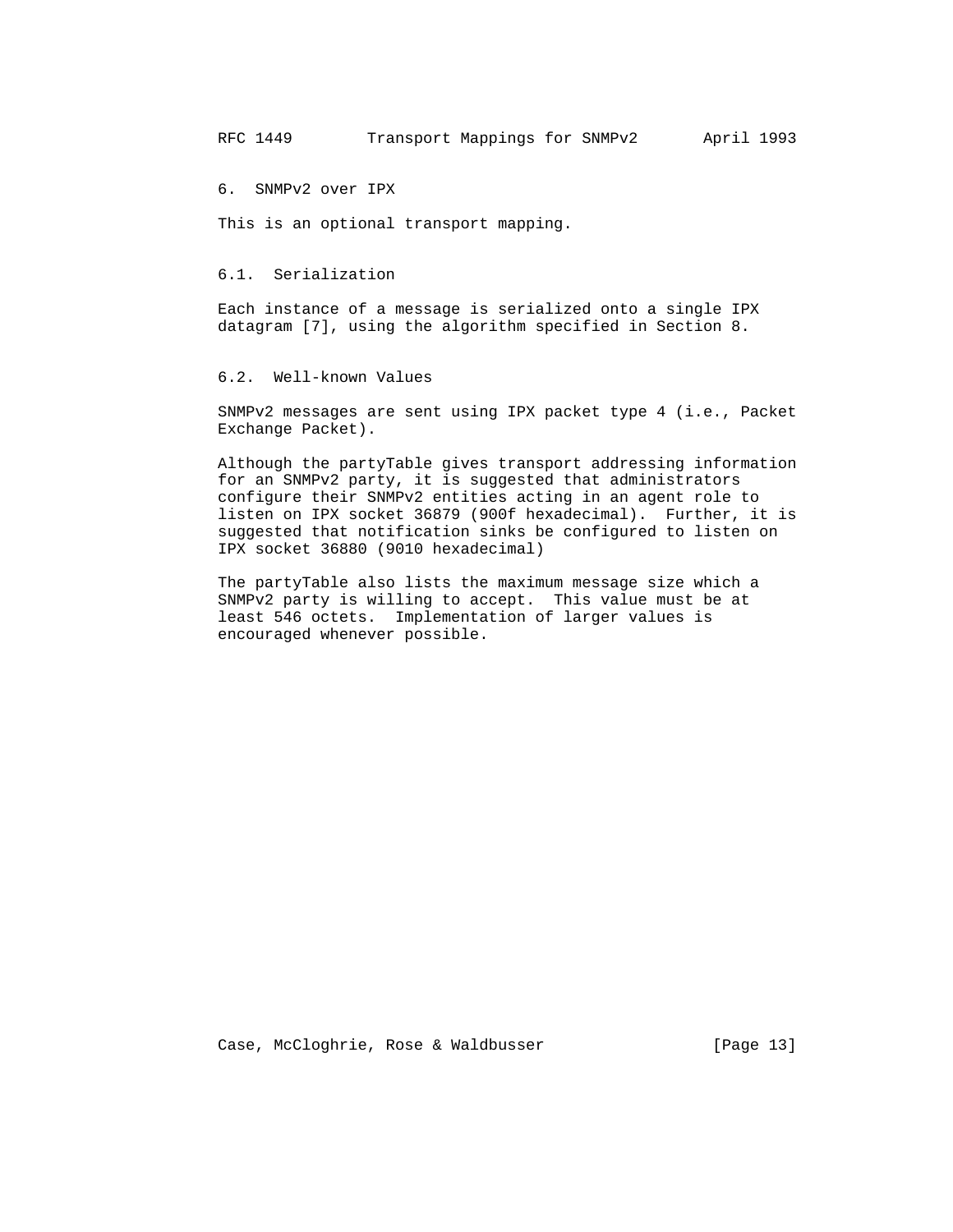7. Proxy to SNMPv1

 In order to provide proxy to community-based SNMP [8], some definitions are necessary for both transport domains and authentication protocols.

7.1. Transport Domain: rfc1157Domain

 The transport domain, rfc1157Domain, indicates the transport mapping for community-based SNMP messages defined in RFC 1157. When a party's transport domain (partyTDomain) is rfc1157Domain:

- (1) the party's transport address (partyTAddress) shall be 6 octets long, the initial 4 octets containing the IP address in network-byte order, and the last two octets containing the UDP port in network-byte order; and,
- (2) the party's authentication protocol (partyAuthProtocol) shall be rfc1157noAuth.

 When a proxy relationship identifies a proxy destination party which has rfc1157Domain as its transport domain:

- (1) the proxy source party (contextSrcPartyIndex) and proxy context (contextProxyContext) components of the proxy relationship are irrelevant; and,
- (2) Section 3.1 of [9] specifies the behavior of the proxy agent.
- 7.2. Authentication Algorithm: rfc1157noAuth

 A party's authentication protocol (partyAuthProtocol) specifies the protocol and mechanism by which the party authenticates the integrity and origin of the SNMPv1 or SNMPv2 PDUs it generates. When a party's authentication protocol is rfc1157noAuth:

 (1) the party's public authentication key (partyAuthPublic), clock (partyAuthClock), and lifetime (partyAuthLifetime) are irrelevant; and,

Case, McCloghrie, Rose & Waldbusser [Page 14]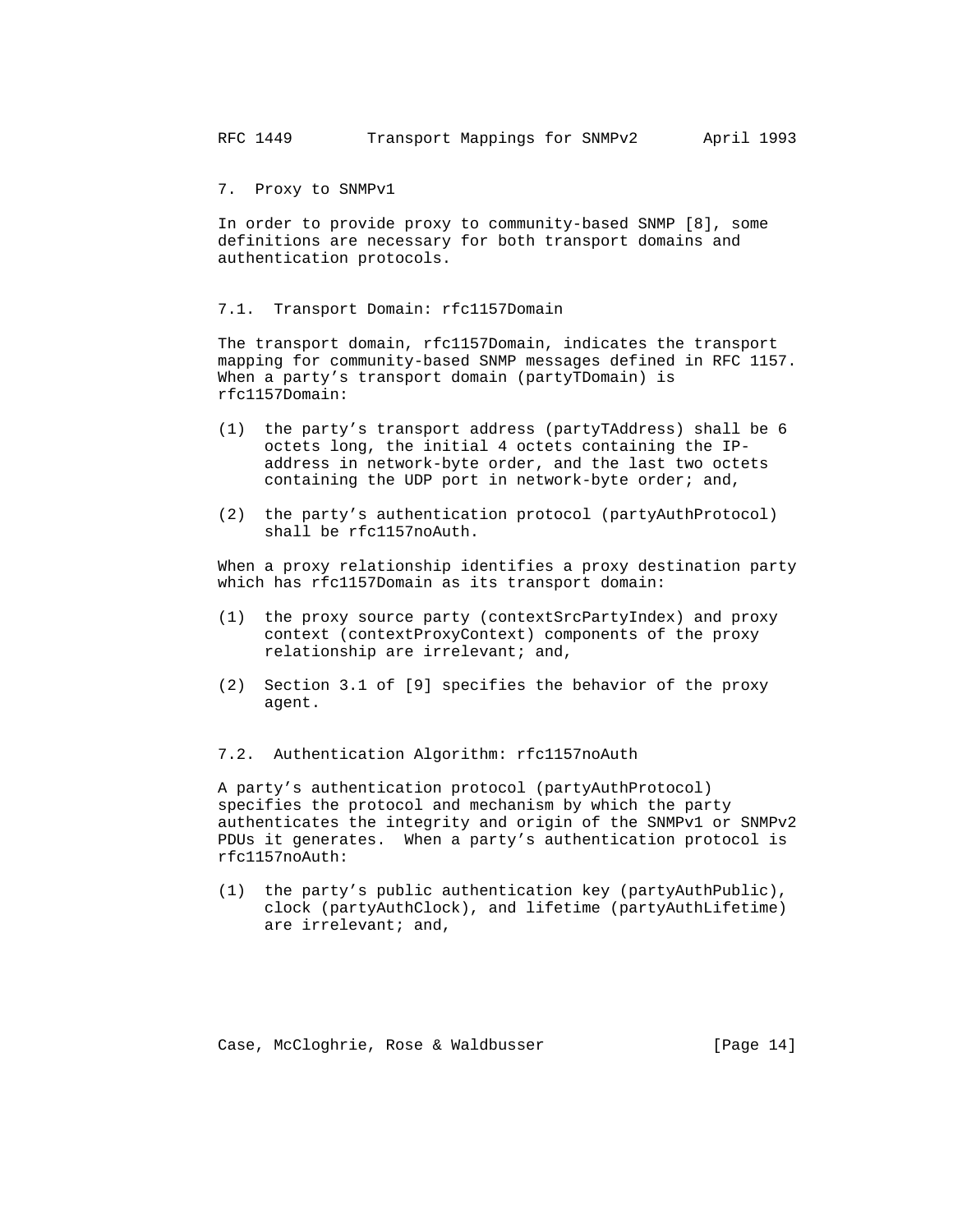(2) the party's private authentication key (partySecretsAuthPrivate) shall be used as the 1157 community for the proxy destination, and shall be at least one octet in length. (No maximum length is specified.)

 Note that when setting the party's private authentication key, the exclusive-OR semantics specified in [10] still apply.

Case, McCloghrie, Rose & Waldbusser [Page 15]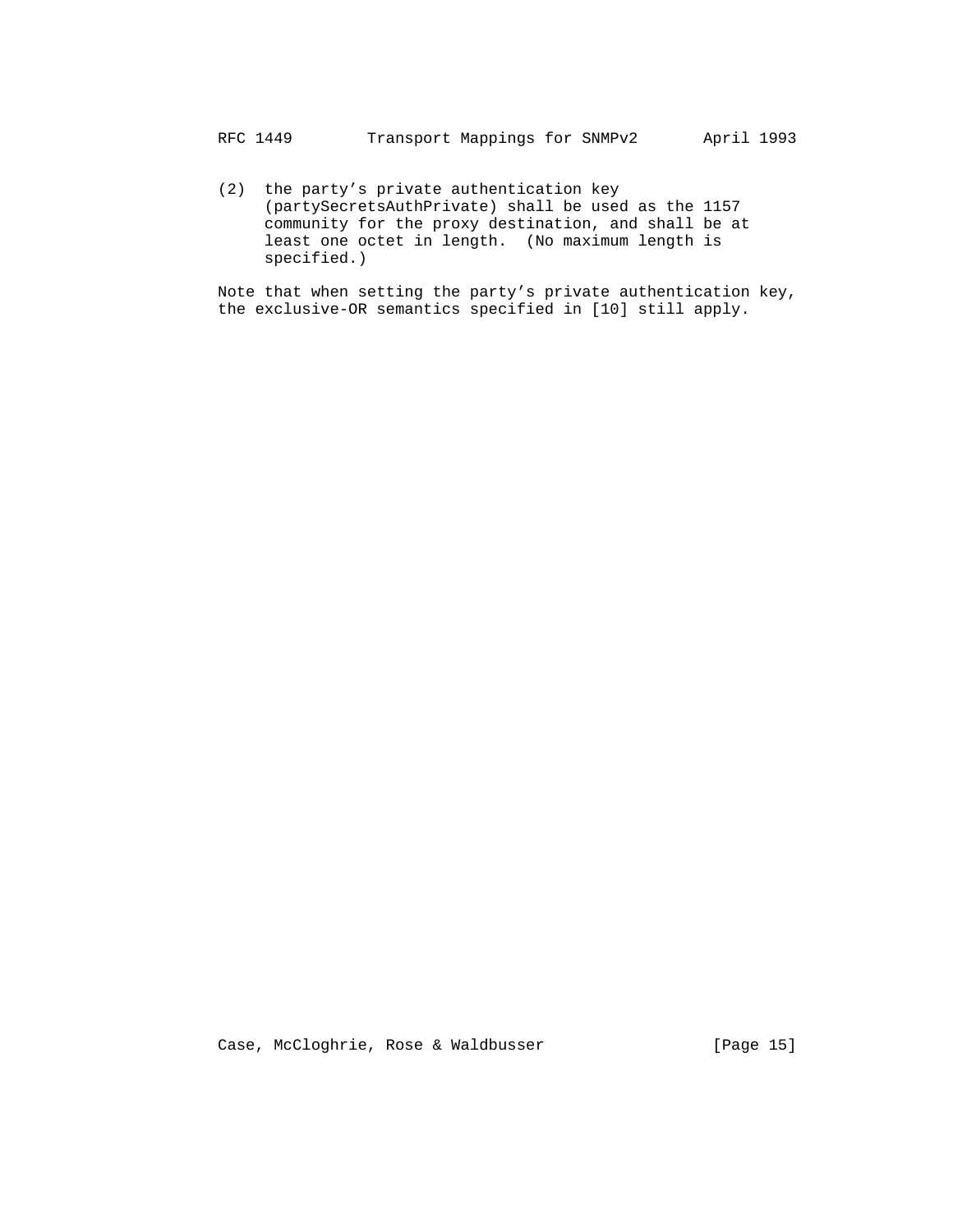8. Serialization using the Basic Encoding Rules

When the Basic Encoding Rules [11] are used for serialization:

- (1) When encoding the length field, only the definite form is used; use of the indefinite form encoding is prohibited. Note that when using the definite-long form, it is permissible to use more than the minimum number of length octets necessary to encode the length field.
- (2) When encoding the value field, the primitive form shall be used for all simple types, i.e., INTEGER, OCTET STRING, OBJECT IDENTIFIER, and BIT STRING (either IMPLICIT or explicit). The constructed form of encoding shall be used only for structured types, i.e., a SEQUENCE or an IMPLICIT SEQUENCE.
- (3) When a BIT STRING is serialized, all named-bits are transferred regardless of their truth-value. Further, if the number of named-bits is not an integral multiple of eight, then the fewest number of additional zero-valued bits are transferred so that an integral multiple of eight bits is transferred.

 These restrictions apply to all aspects of ASN.1 encoding, including the message wrappers, protocol data units, and the data objects they contain.

Case, McCloghrie, Rose & Waldbusser [Page 16]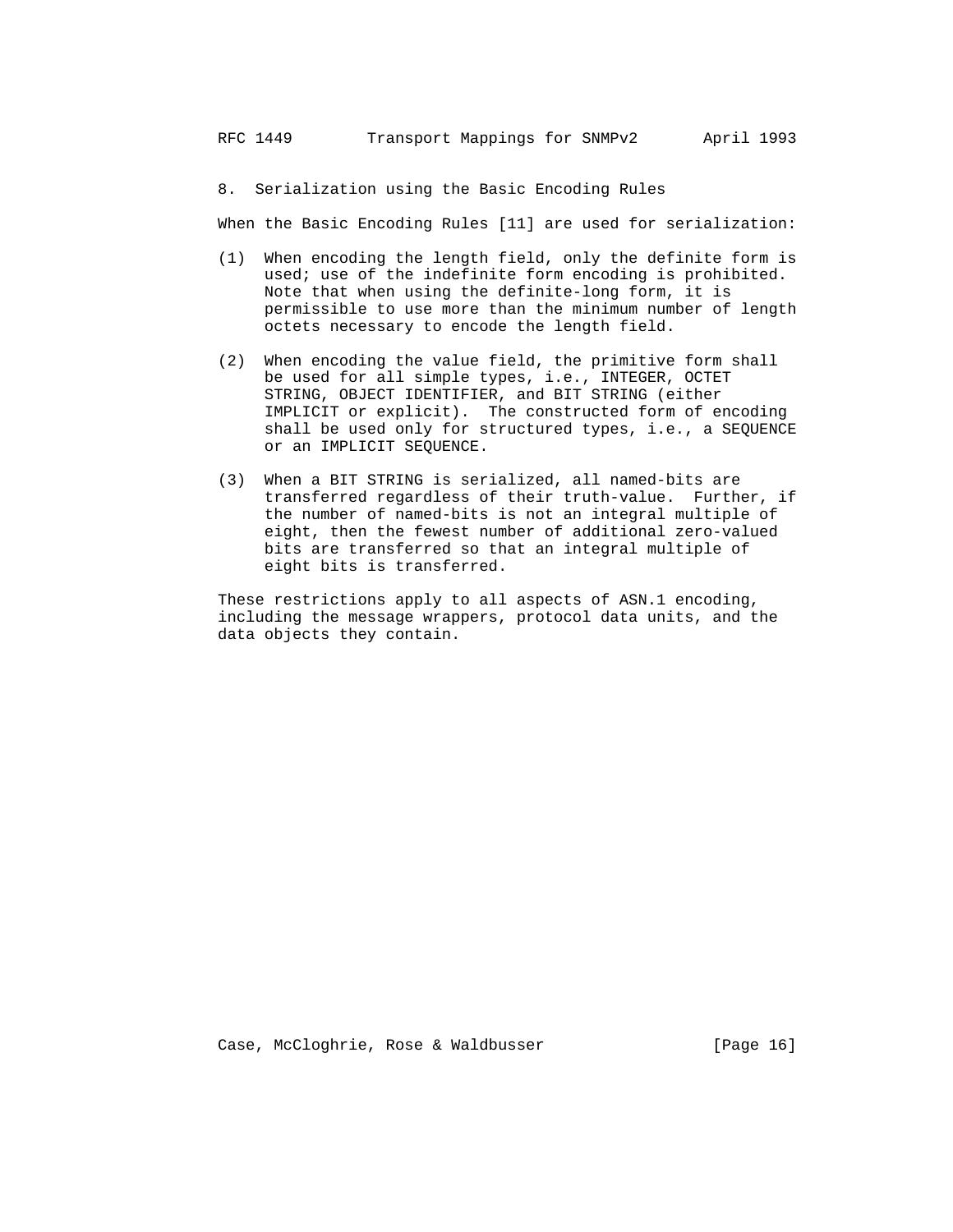8.1. Usage Example

 As an example of applying the Basic Encoding Rules, suppose one wanted to encode an instance of the GetBulkRequest-PDU  $[1]:$ 

```
 [5] IMPLICIT SEQUENCE {
                     request-id 1414684022,
                     non-repeaters 1,
                     max-repetitions 2,
                     variable-bindings {
                         { name sysUpTime,
                         value { unspecified NULL } },
                         { name ipNetToMediaPhysAddress,
                         value { unspecified NULL } },
                         { name ipNetToMediaType,
                           value { unspecified NULL } }
 }
 }
```
Applying the BER, this would be encoded (in hexadecimal) as:

```
[5] IMPLICIT SEQUENCE <br>a5 82 00 39
         INTEGER 02 04 52 54 5d 76
         INTEGER 02 01 01
        INTEGER 02 01 02 SEQUENCE 30 2b
        SEQUENCE
           SEQUENCE 30 0b
               OBJECT IDENTIFIER 06 07 2b 06 01 02 01 01 03
 NULL 05 00
           SEQUENCE 30 0d
               OBJECT IDENTIFIER 06 09 2b 06 01 02 01 04 16 01 02
 NULL 05 00
           SEQUENCE 30 0d
               OBJECT IDENTIFIER 06 09 2b 06 01 02 01 04 16 01 04
 NULL 05 00
```
 Note that the initial SEQUENCE is not encoded using the minimum number of length octets. (The first octet of the length, 82, indicates that the length of the content is encoded in the next two octets.)

Case, McCloghrie, Rose & Waldbusser (Page 17)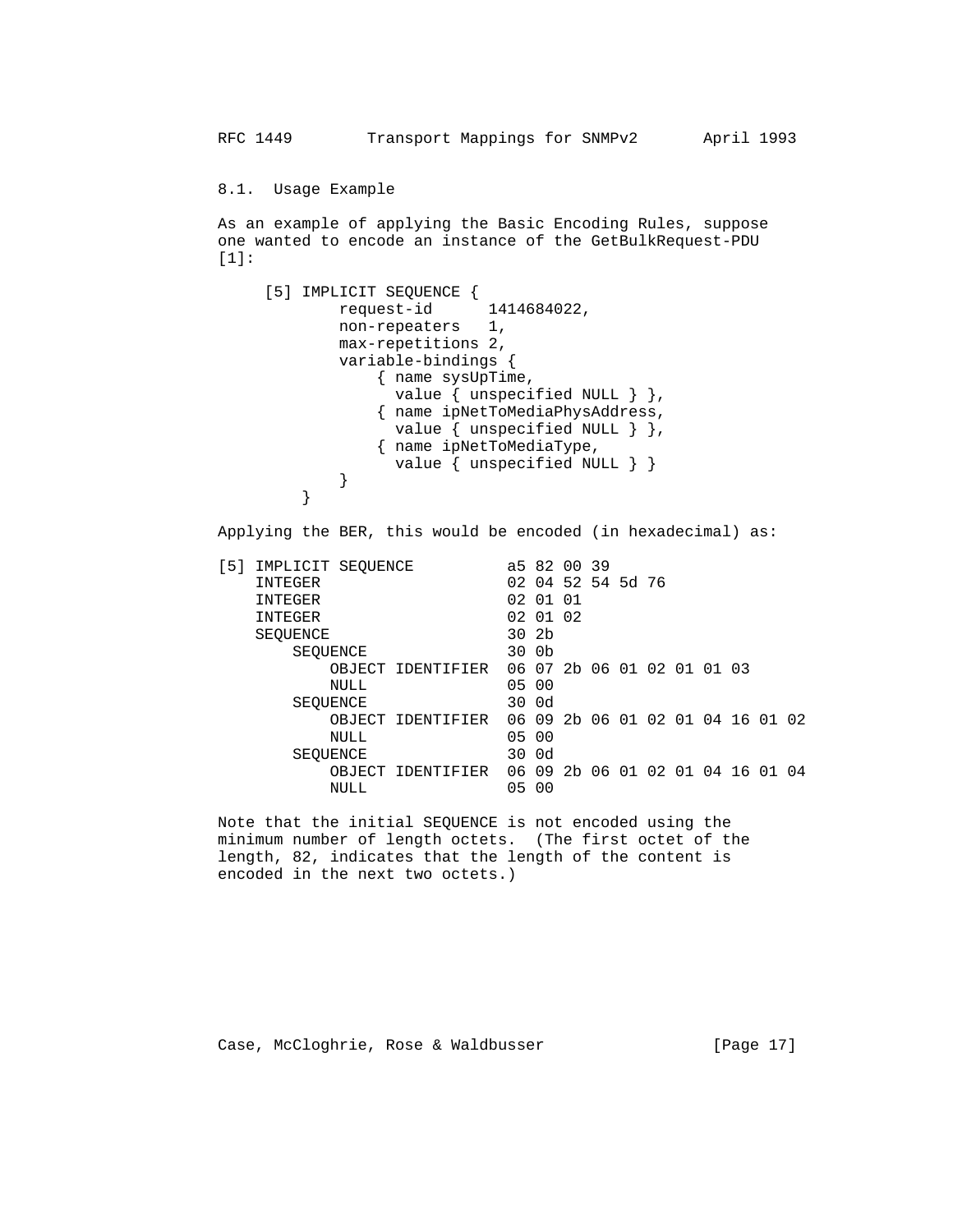9. Acknowledgements

The UDP-based mapping is based, in part, on RFC 1157.

The OSI-based mapping is based, in part, on RFC 1283.

 The DDP-based mapping is based, in part, on earlier work by Greg Minshall of Novell, Inc., and Mike Ritter of Apple Computer, Inc.

The IPX-based mapping is based, in part, on RFC 1298.

 The section on proxy to community-based SNMP is based on earlier work that was based in part on a suggestion by Jonathan Biggar of Netlabs, Inc.

 Finally, the comments of the SNMP version 2 working group are gratefully acknowledged:

 Beth Adams, Network Management Forum Steve Alexander, INTERACTIVE Systems Corporation David Arneson, Cabletron Systems Toshiya Asaba Fred Baker, ACC Jim Barnes, Xylogics, Inc. Brian Bataille Andy Bierman, SynOptics Communications, Inc. Uri Blumenthal, IBM Corporation Fred Bohle, Interlink Jack Brown Theodore Brunner, Bellcore Stephen F. Bush, GE Information Services Jeffrey D. Case, University of Tennessee, Knoxville John Chang, IBM Corporation Szusin Chen, Sun Microsystems Robert Ching Chris Chiotasso, Ungermann-Bass Bobby A. Clay, NASA/Boeing John Cooke, Chipcom Tracy Cox, Bellcore Juan Cruz, Datability, Inc. David Cullerot, Cabletron Systems Cathy Cunningham, Microcom James R. (Chuck) Davin, Bellcore Michael Davis, Clearpoint

Case, McCloghrie, Rose & Waldbusser [Page 18]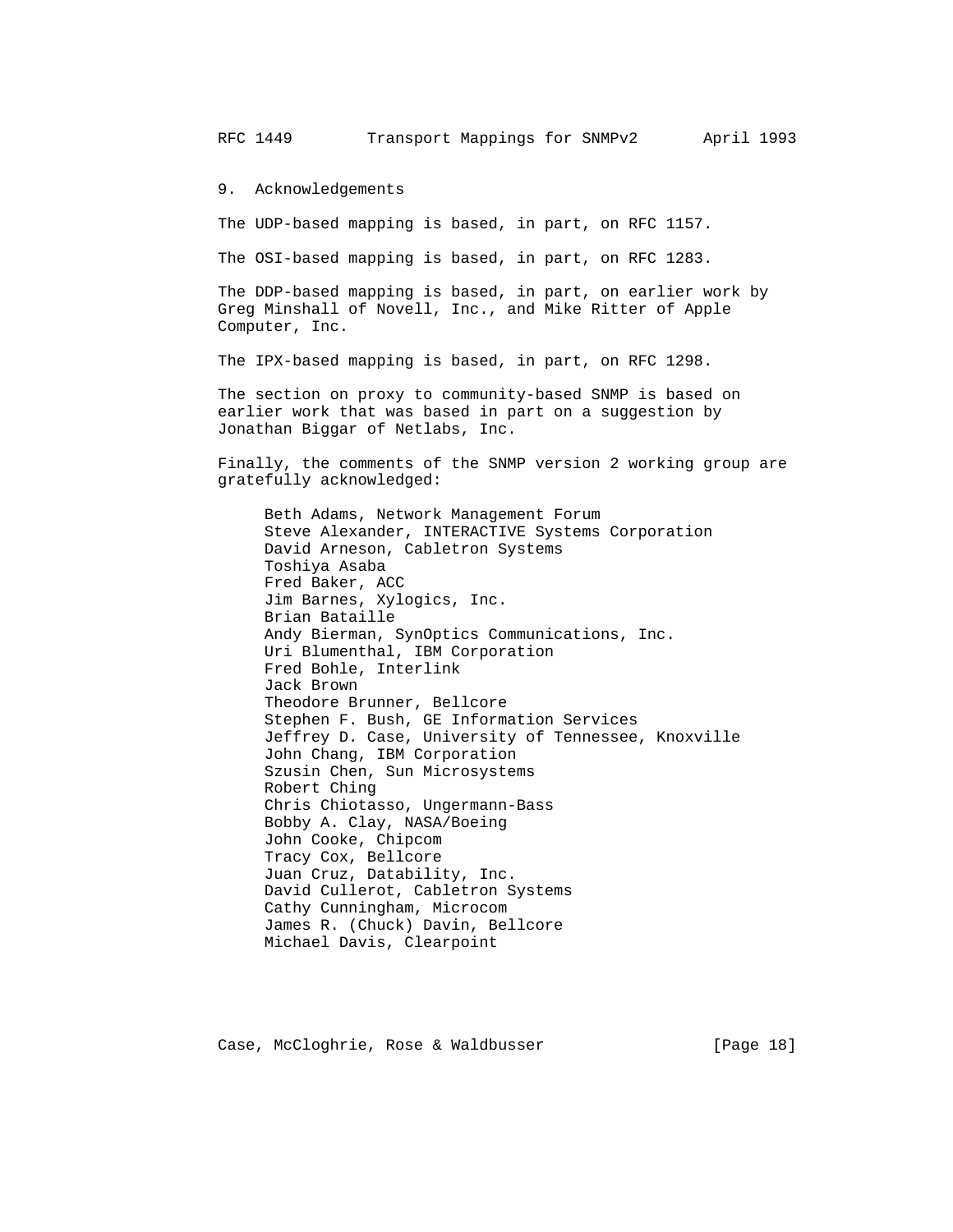Mike Davison, FiberCom Cynthia DellaTorre, MITRE Taso N. Devetzis, Bellcore Manual Diaz, DAVID Systems, Inc. Jon Dreyer, Sun Microsystems David Engel, Optical Data Systems Mike Erlinger, Lexcel Roger Fajman, NIH Daniel Fauvarque, Sun Microsystems Karen Frisa, CMU Shari Galitzer, MITRE Shawn Gallagher, Digital Equipment Corporation Richard Graveman, Bellcore Maria Greene, Xyplex, Inc. Michel Guittet, Apple Robert Gutierrez, NASA Bill Hagerty, Cabletron Systems Gary W. Haney, Martin Marietta Energy Systems Patrick Hanil, Nokia Telecommunications Matt Hecht, SNMP Research, Inc. Edward A. Heiner, Jr., Synernetics Inc. Susan E. Hicks, Martin Marietta Energy Systems Geral Holzhauer, Apple John Hopprich, DAVID Systems, Inc. Jeff Hughes, Hewlett-Packard Robin Iddon, Axon Networks, Inc. David Itusak Kevin M. Jackson, Concord Communications, Inc. Ole J. Jacobsen, Interop Company Ronald Jacoby, Silicon Graphics, Inc. Satish Joshi, SynOptics Communications, Inc. Frank Kastenholz, FTP Software Mark Kepke, Hewlett-Packard Ken Key, SNMP Research, Inc. Zbiginew Kielczewski, Eicon Jongyeoi Kim Andrew Knutsen, The Santa Cruz Operation Michael L. Kornegay, VisiSoft Deirdre C. Kostik, Bellcore Cheryl Krupczak, Georgia Tech Mark S. Lewis, Telebit David Lin David Lindemulder, AT&T/NCR Ben Lisowski, Sprint David Liu, Bell-Northern Research

Case, McCloghrie, Rose & Waldbusser [Page 19]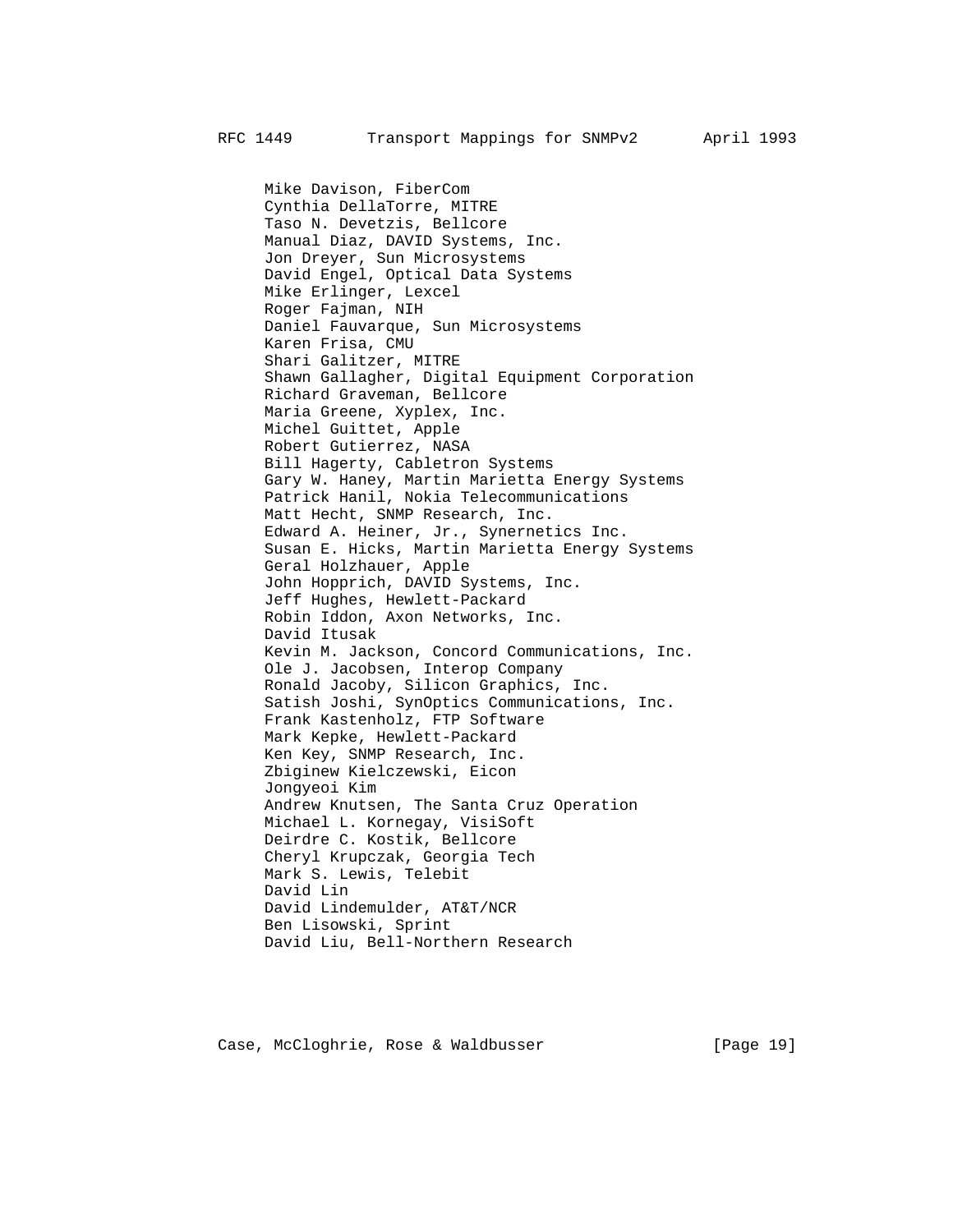John Lunny, The Wollongong Group Robert C. Lushbaugh Martin, Marietta Energy Systems Michael Luufer, BBN Carl Madison, Star-Tek, Inc. Keith McCloghrie, Hughes LAN Systems Evan McGinnis, 3Com Corporation Bill McKenzie, IBM Corporation Donna McMaster, SynOptics Communications, Inc. John Medicke, IBM Corporation Doug Miller, Telebit Dave Minnich, FiberCom Mohammad Mirhakkak, MITRE Rohit Mital, Protools George Mouradian, AT&T Bell Labs Patrick Mullaney, Cabletron Systems Dan Myers, 3Com Corporation Rina Nathaniel, Rad Network Devices Ltd. Hien V. Nguyen, Sprint Mo Nikain Tom Nisbet William B. Norton, MERIT Steve Onishi, Wellfleet Communications, Inc. David T. Perkins, SynOptics Communications, Inc. Carl Powell, BBN Ilan Raab, SynOptics Communications, Inc. Richard Ramons, AT&T Venkat D. Rangan, Metric Network Systems, Inc. Louise Reingold, Sprint Sam Roberts, Farallon Computing, Inc. Kary Robertson, Concord Communications, Inc. Dan Romascanu, Lannet Data Communications Ltd. Marshall T. Rose, Dover Beach Consulting, Inc. Shawn A. Routhier, Epilogue Technology Corporation Chris Rozman Asaf Rubissa, Fibronics Jon Saperia, Digital Equipment Corporation Michael Sapich Mike Scanlon, Interlan Sam Schaen, MITRE John Seligson, Ultra Network Technologies Paul A. Serice, Corporation for Open Systems Chris Shaw, Banyan Systems Timon Sloane Robert Snyder, Cisco Systems Joo Young Song

Case, McCloghrie, Rose & Waldbusser [Page 20]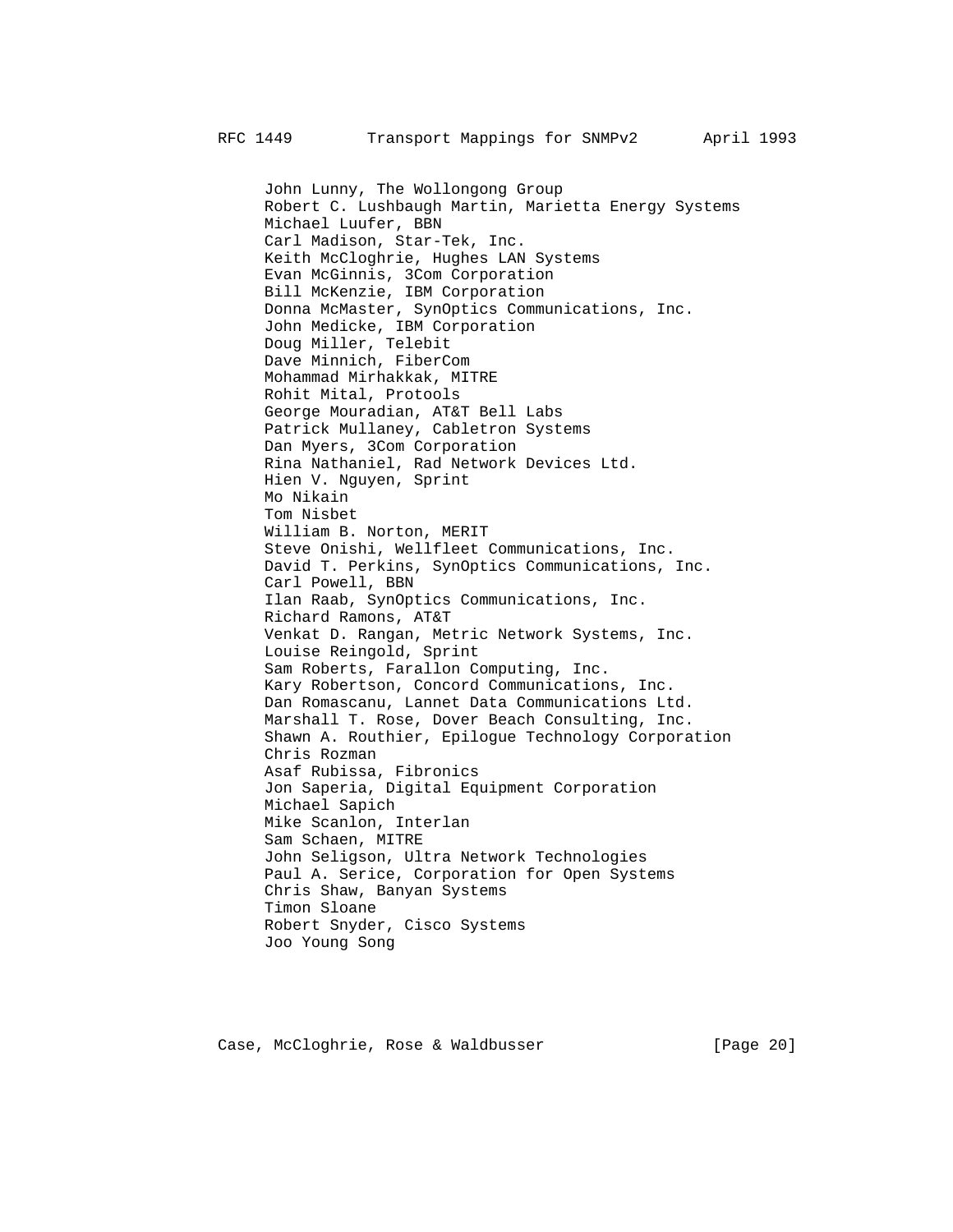Roy Spitier, Sprint Einar Stefferud, Network Management Associates John Stephens, Cayman Systems, Inc. Robert L. Stewart, Xyplex, Inc. (chair) Kaj Tesink, Bellcore Dean Throop, Data General Ahmet Tuncay, France Telecom-CNET Maurice Turcotte, Racal Datacom Warren Vik, INTERACTIVE Systems Corporation Yannis Viniotis Steven L. Waldbusser, Carnegie Mellon Universitty Timothy M. Walden, ACC Alice Wang, Sun Microsystems James Watt, Newbridge Luanne Waul, Timeplex Donald E. Westlake III, Digital Equipment Corporation Gerry White Bert Wijnen, IBM Corporation Peter Wilson, 3Com Corporation Steven Wong, Digital Equipment Corporation Randy Worzella, IBM Corporation Daniel Woycke, MITRE Honda Wu Jeff Yarnell, Protools Chris Young, Cabletron Kiho Yum, 3Com Corporation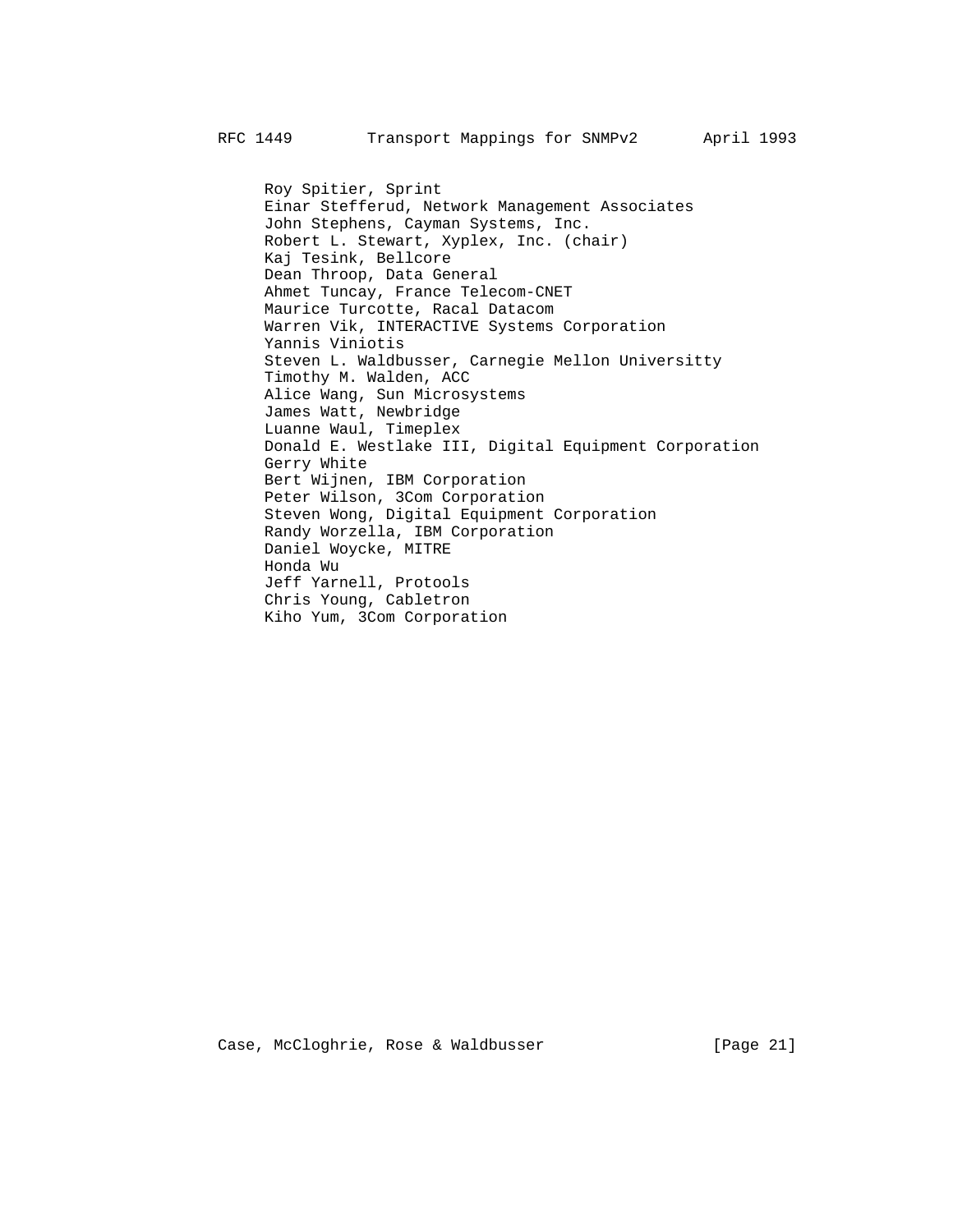- 10. References
- [1] Case, J., McCloghrie, K., Rose, M., and Waldbusser, S., "Protocol Operations for version 2 of the Simple Network Management Protocol (SNMPv2)", RFC 1448, SNMP Research, Inc., Hughes LAN Systems, Dover Beach Consulting, Inc., Carnegie Mellon University, April 1993.
- [2] Postel, J., "User Datagram Protocol", STD 6, RFC 768, USC/Information Sciences Institute, August 1980.
- [3] Information processing systems Open Systems Interconnection - Transport Service Definition, International Organization for Standardization. International Standard 8072, (June, 1986).
- [4] Information processing systems Open Systems Interconnection - Transport Service Definition - Addendum 1: Connectionless-mode Transmission, International Organization for Standardization. International Standard 8072/AD 1, (December, 1986).
- [5] G. Sidhu, R. Andrews, A. Oppenheimer, Inside AppleTalk (second edition). Addison-Wesley, 1990.
- [6] Waldbusser, S., "AppleTalk Management Information Base", RFC 1243, Carnegie Mellon University, July 1991.
- [7] Network System Technical Interface Overview. Novell, Inc, (June, 1989).
- [8] Case, J., Fedor, M., Schoffstall, M., Davin, J., "Simple Network Management Protocol", STD 15, RFC 1157, SNMP Research, Performance Systems International, MIT Laboratory for Computer Science, May 1990.
- [9] Case, J., McCloghrie, K., Rose, M., and Waldbusser, S., "Coexistence between version 1 and version 2 of the Internet-standard Network Management Framework", RFC 1452, SNMP Research, Inc., Hughes LAN Systems, Dover Beach Consulting, Inc., Carnegie Mellon University, April 1993.
- [10] McCloghrie, K., and Galvin, J., "Party MIB for version 2 of the Simple Network Management Protocol (SNMPv2)", RFC

Case, McCloghrie, Rose & Waldbusser [Page 22]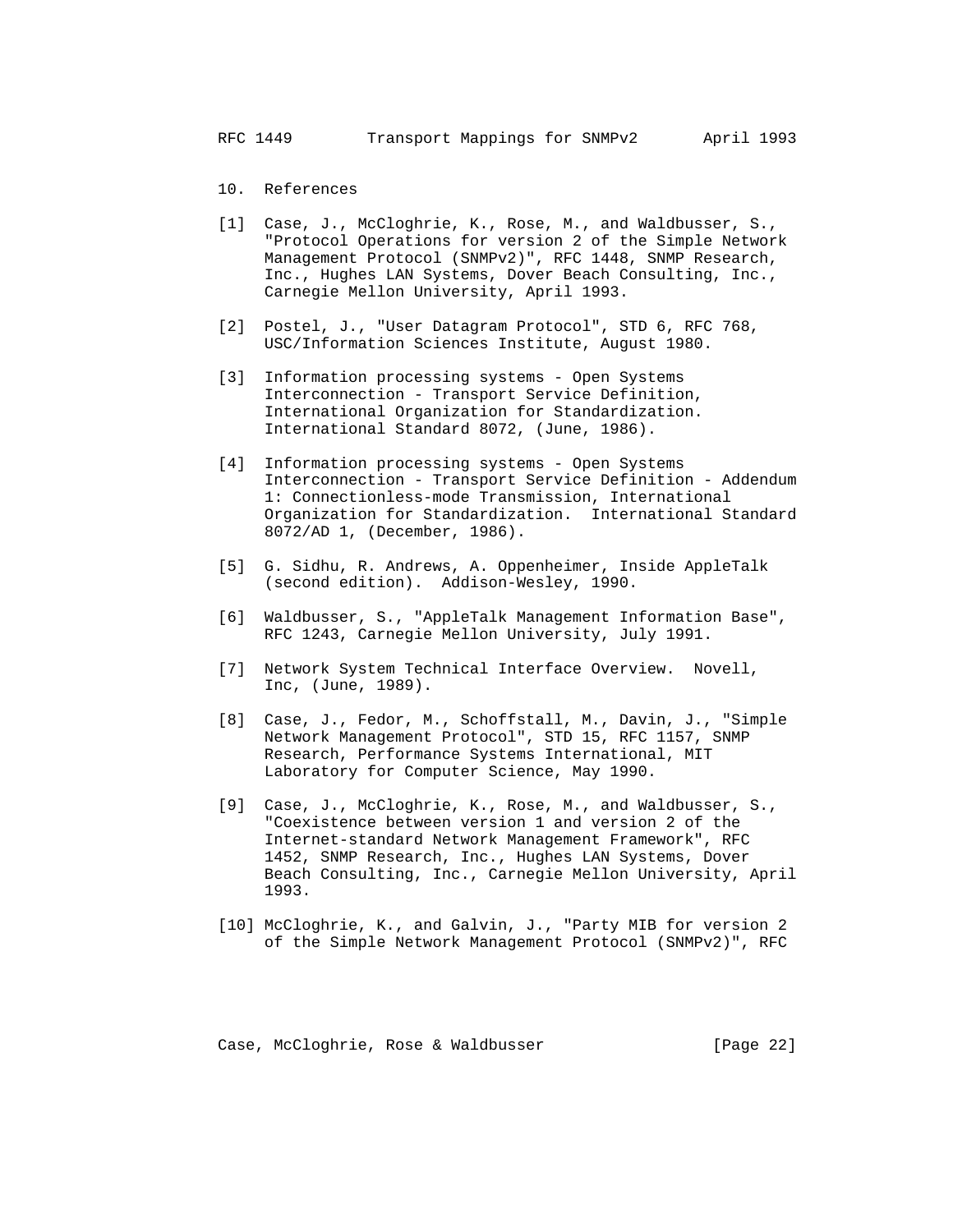1447, Hughes LAN Systems, Trusted Information Systems, April 1993.

 [11] Information processing systems - Open Systems Interconnection - Specification of Basic Encoding Rules for Abstract Syntax Notation One (ASN.1), International Organization for Standardization. International Standard 8825, (December, 1987).

Case, McCloghrie, Rose & Waldbusser [Page 23]